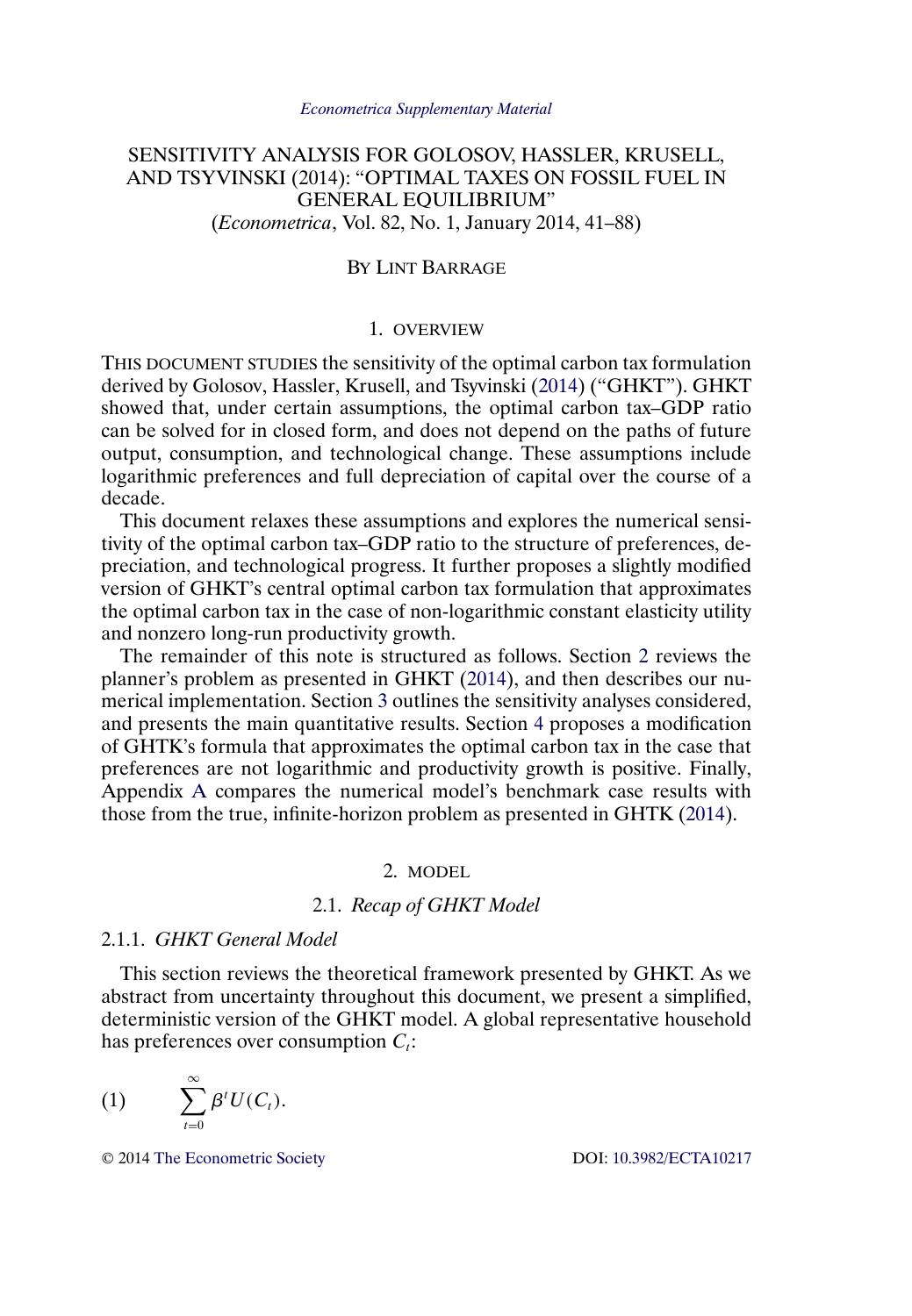<span id="page-1-0"></span>There are I production sectors:  $I - 1$  intermediate energy good producing sectors, indexed by  $i = 1, \ldots, I$ , and one final consumption-investment good sector, indexed by  $i = 0$ . The final-goods resource constraint is given by

(2) 
$$
C_t + K_{t+1} = Y_t + (1 - \delta)K_t,
$$

where  $K_t$  denotes the (aggregate) capital stock. Final-good output  $Y_t$  is produced from technology  $F_{0,t}$ :

(3) 
$$
Y_t = F_{0,t}(K_{0,t}, N_{0,t}, \mathbf{E}_{0,t}, S_t),
$$

where  $N_{0,t}$  is labor allocated to the final-goods sector, and  $E_{0,t} = (E_{0,1,t}, E_{0,2,t},$  $\dots, E_{0,I,t}$  denotes a vector of energy inputs. Output further depends on the state of the climate,  $S_t$ , taken here as the atmospheric carbon stock. All climate change impacts are thus represented as production damages.

Energy input  $i$  is produced from technology:

(4) 
$$
E_{i,t} = F_{i,t}(K_{i,t}, N_{i,t}, \mathbf{E}_{i,t} R_{i,t}) \geq 0.
$$

For energy resources in finite supply—such as petroleum— $R_{i,t}$  denotes the stock of resource i still left at the beginning of period  $t$ . The resource stock evolves according to

(5) 
$$
R_{i,t+1} = R_{i,t} - E_{i,t} \geq 0.
$$

Factors are assumed to be perfectly mobile across sectors, implying that

(6) 
$$
\sum_{i=0}^{I} K_{i,t} = K_t, \quad \sum_{i=0}^{I} N_{i,t} = N_t, \quad \text{and} \quad \sum_{i=0}^{I} E_{i,j,t} = E_{j,t}.
$$

Lastly, energy inputs  $i = 1, \ldots, I_g - 1$  are assumed to be carbon-based, whereas inputs  $i = I_g, \ldots, I$  are "green" and not associated with carbon emissions. All energy inputs are given in terms of carbon content (equivalent). Atmospheric carbon concentrations  $S_t$  are thus a function  $S_t$  of carbon-based energy inputs dating back to the start of industrialization at time  $-T$ :

(7) 
$$
S_t = \widetilde{S}_t \left( \sum_{i=1}^{I_g - 1} E_{i, -T}, E_{-T+1}^f, \ldots, E_t^f \right),
$$

where  $E_t^f \equiv \sum_{i=1}^{I_g-1} E_{i,t}$  denotes the sum of fossil fuel inputs in tons of carbon. The government's problem is to maximize  $(1)$  subject to  $(2)$ ,  $(3)$ ,  $(4)$ ,  $(5)$ ,  $(6)$ , and (7). As demonstrated by GHKT, comparison of the planner's first-order conditions with the decentralized equilibrium conditions governing the behavior of firms and households suggests that the optimal allocation is implemented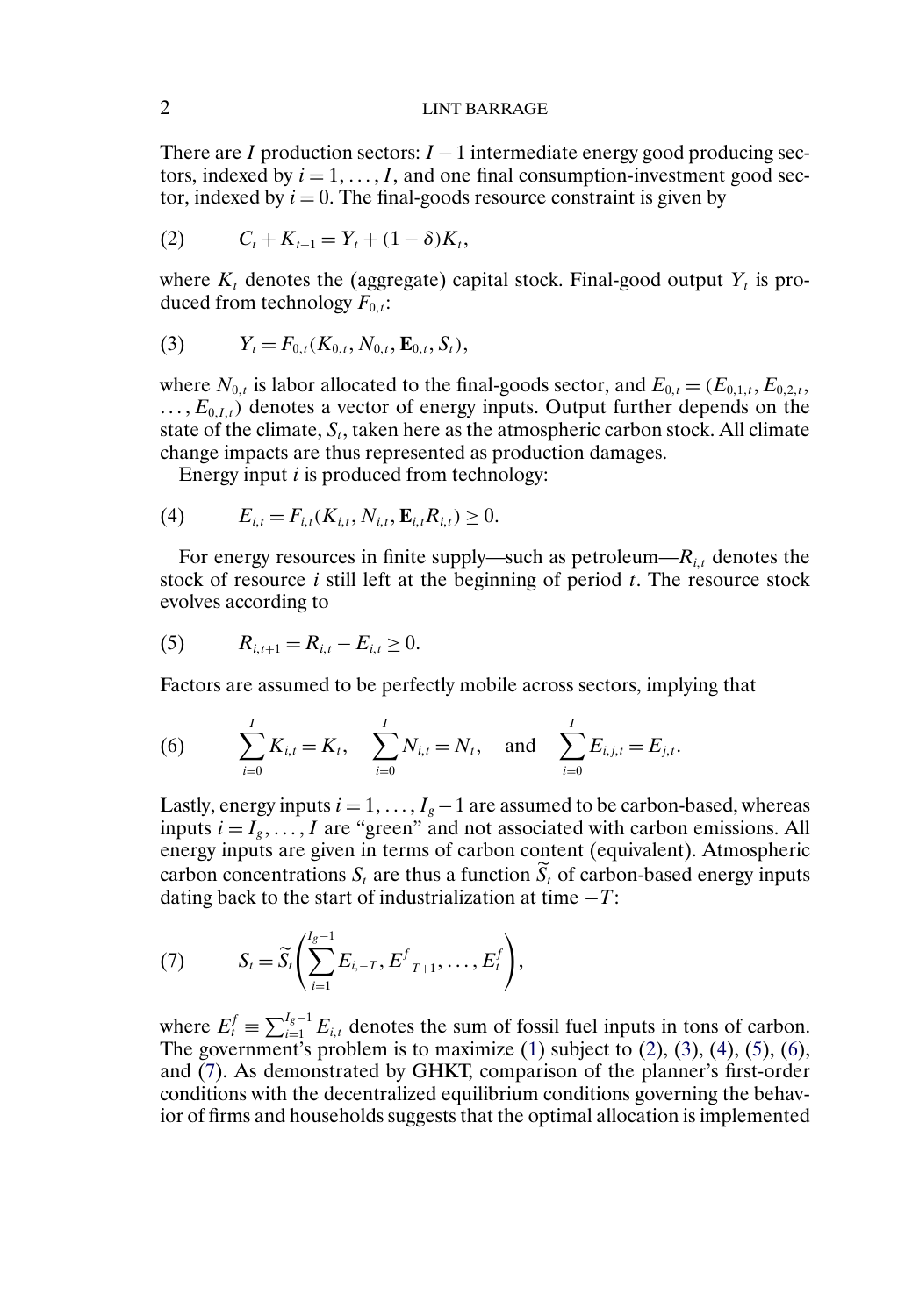<span id="page-2-0"></span>by a Pigouvian carbon tax. This tax is equal to the marginal externality damages of carbon emissions from energy input *i*,  $\Lambda_{i,t}^s$ :

(8) 
$$
\Lambda_{i,t}^s \equiv \sum_{j=0}^{\infty} \beta^j \frac{U'(C_{t+j})}{U'(C_t)} \frac{\partial F_{0,t+j}}{\partial S_{t+j}} \frac{\partial S_{t+j}}{\partial E_{i,t}}.
$$

Finally, since energy inputs  $E_{i,t}$  are all recorded in tons of carbon, it is moreover the case that

$$
\frac{\partial S_t}{\partial E_{i,t}} = \frac{\partial S_t}{\partial E_{j,t}} \quad \forall i, j, \in \{1, \dots, I_g - 1\}
$$
\n
$$
\Rightarrow \quad \Lambda_{i,t}^s = \Lambda_{j,t}^s = \Lambda_t^s.
$$

#### 2.1.2. *GHKT Benchmark Assumptions*

GHKT derived a closed-form expression for the optimal carbon tax–GDP ratio by imposing only the following assumptions:

ASSUMPTION 1:  $U(C_t) = \ln(C_t)$ .

ASSUMPTION 2:  $F_{0,t}(K_{0,t}, N_{0,t}, \mathbf{E}_{0,t}, S_t) = (1 - D_t(S_t)) \overline{F}_{0,t}(K_{0,t}, N_{0,t}, \mathbf{E}_{0,t}),$ *with*

$$
1-D_t(S_t)=\exp\bigl(-\gamma_t(S_t-\overline{S})\bigr),
$$

and where  $\overline{S}$  denotes pre-industrial carbon concentrations.

AssUMPTION 3: The function  $S_t$  is linear with the following depreciation struc*ture*:

$$
S_t - \overline{S} = \sum_{s=0}^{t+T} (1 - d_s) E_{t-s}^f,
$$

*and*  $d_s \in [0, 1]$  *for all s.* 

ASSUMPTION 4: *Full depreciation*:  $\delta = 1$ .

Given Assumptions 1–4, GHKT demonstrated that the optimal carbon tax is a simple formulation that depends only on discounting, the climate damage parameter  $\gamma_t$ , and the carbon depreciation structure:

(9) 
$$
\Lambda_t^s = Y_t \left[ \sum_{j=0}^{\infty} \gamma_{t+j} (1 - d_j) \right].
$$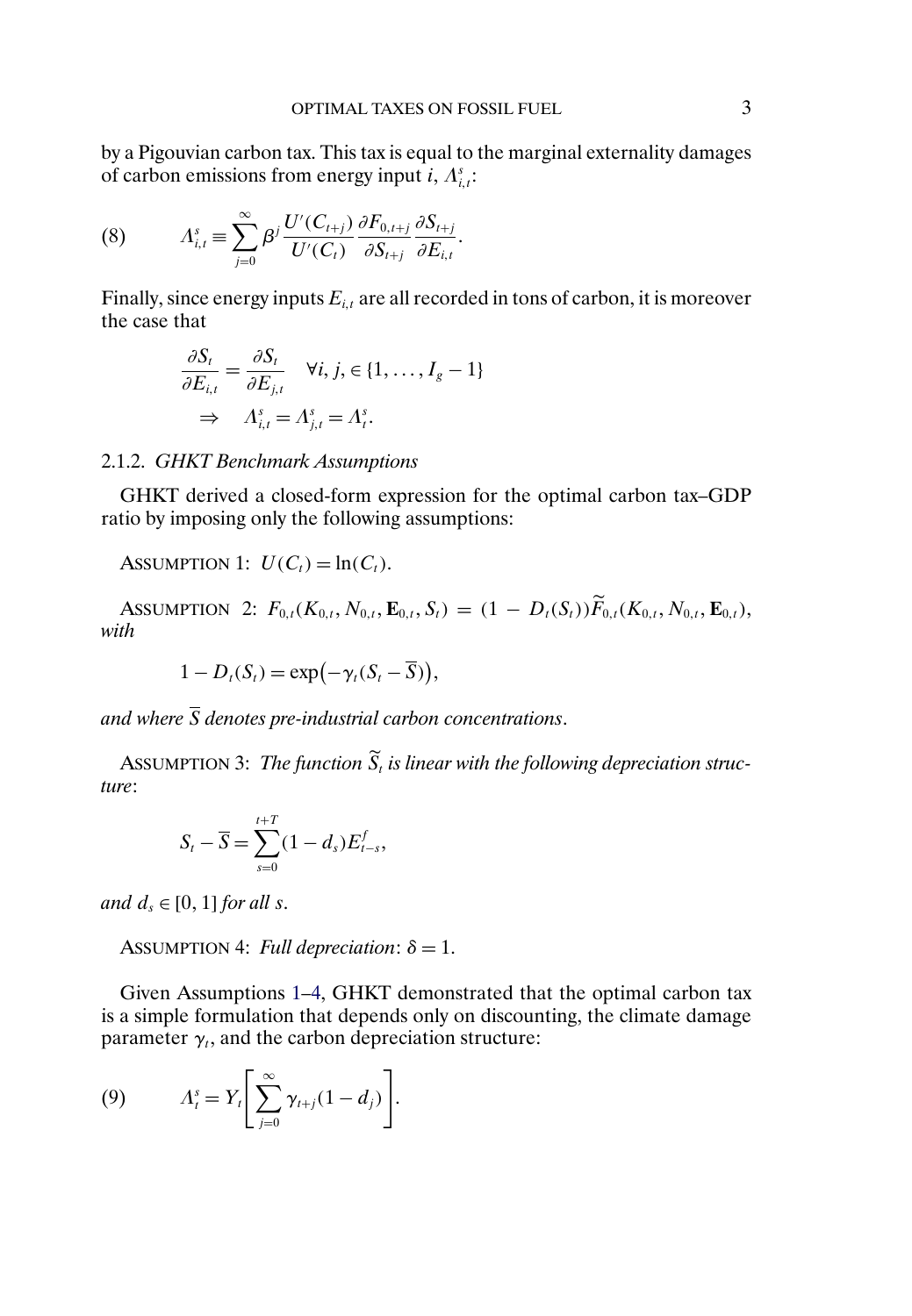## <span id="page-3-0"></span>4 LINT BARRAGE

GHKT's quantitative analysis parameterized the carbon depreciation structure as follows:

(10) 
$$
1-d_s = \phi_L + (1-\phi_L)\phi_0(1-\phi)^s,
$$

where  $\phi_L$  denotes the share of carbon emissions that remains permanently in the atmosphere, fraction  $(1 - \phi_0)$  of emissions exit the atmosphere immediately (through absorption in the biosphere and upper ocean), and the remainder of emissions decays at geometric rate  $\phi$ . Given (10), we finally arrive at the "Benchmark formulation" for the optimal carbon tax–GDP ratio:

(11) 
$$
\widehat{\Lambda}_t^s \equiv \frac{\Lambda_t^s}{Y_t} = \gamma_t \bigg( \frac{\phi_l}{1-\beta} + \frac{(1-\phi_l)\phi_0}{1-(1-\phi)\beta} \bigg).
$$

The central objective of this note is to study the sensitivity of (11) to relax-ing Assumptions [1](#page-2-0) and [4.](#page-2-0) In that case,  $\Lambda_t^s$  depends also on the future paths of output and consumption [\(8\)](#page-2-0). We thus also study the sensitivity of  $\Lambda_t^s$  to general assumptions about future technological change in the more general environment without Assumptions [1](#page-2-0) and [4.](#page-2-0)

# 2.1.3. *GHKT Benchmark Full Model*

GHKT provided a full characterization and quantitative results for optimal carbon taxes and allocations for the following version of the general model outlined above. Note that Assumptions [1–4](#page-2-0) are maintained throughout.

*Energy Sector.* There are three energy sectors: oil, coal, and clean energy. Oil inputs, indexed by  $i = 1$ , are assumed to be in finite supply  $R_0$ . Oil extraction is assumed to be costless:

$$
(12) \t E_{1,t} = R_t - R_{t+1}.
$$

Coal and clean energy, indexed by  $i = 2$  and  $i = 3$ , respectively, are produced using only labor inputs. Constraint [\(4\)](#page-1-0) thus becomes

(13) 
$$
E_{i,t} = A_{i,t} N_{i,t}
$$
 for  $i = 2, 3$ .

*Final-Goods Sector.* The final-goods production technology is assumed to be Cobb–Douglas:

(14) 
$$
Y_t = e^{-\gamma_t (S_t - \overline{S})} A_{0,t} K_t^{\alpha} N_{0,t}^{1-\alpha-\nu} E_t^{\nu}.
$$

Here, the energy composite  $E_t$  is given by

(15) 
$$
E_t = (\kappa_1 E_{1,t}^{\rho} + \kappa_2 E_{2,t}^{\rho} + \kappa_3 E_{3,t}^{\rho})^{1/\rho},
$$

with  $\sum_{i=1}^{3} \kappa_i = 1$ .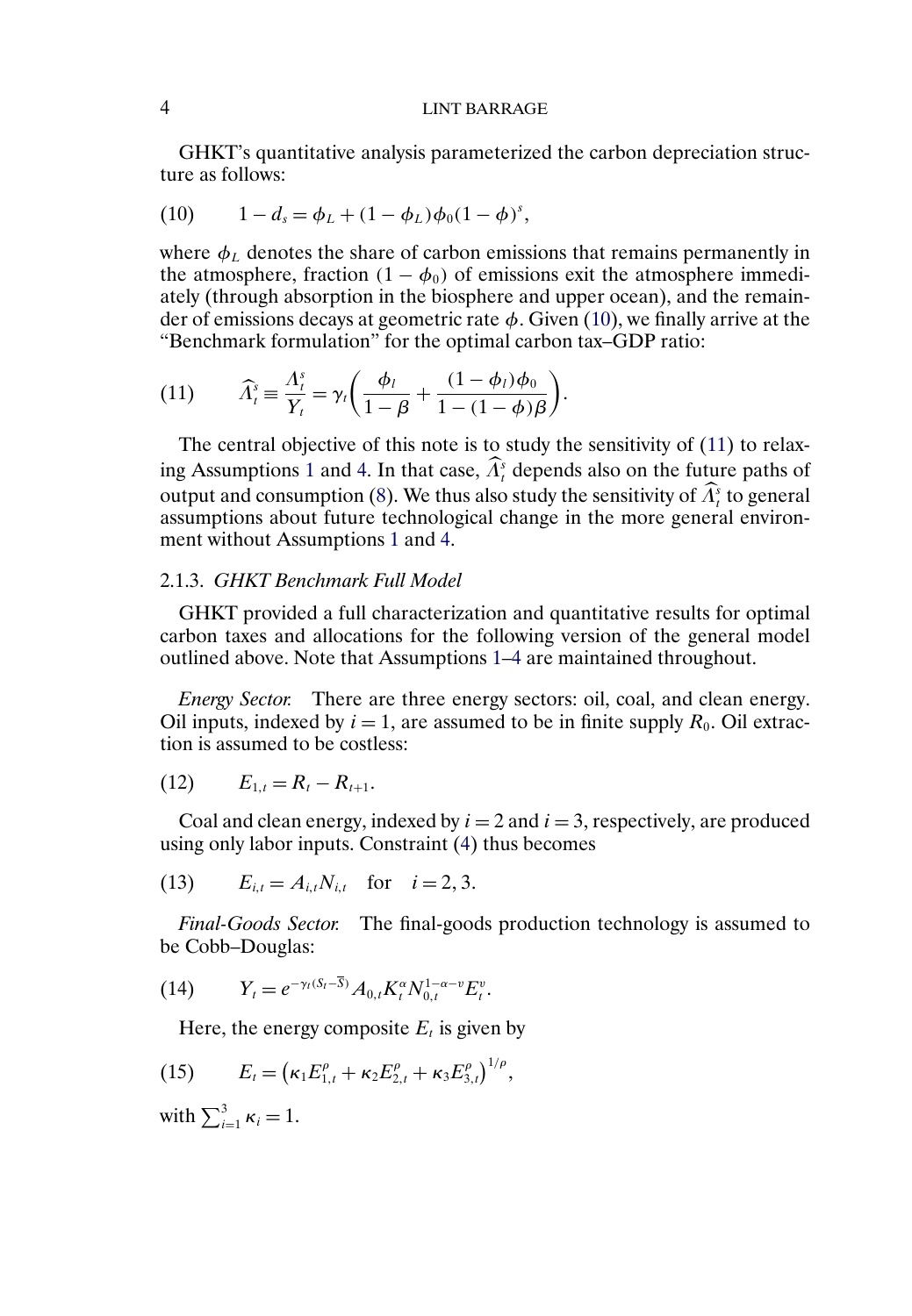<span id="page-4-0"></span>*Carbon Cycle.* The history of carbon emissions prior to period zero is dealt with as follows. Stock  $S_1$  denotes the carbon that remains in the atmosphere forever, whereas stock  $S_2$  denotes depreciating atmospheric carbon. These and the total atmospheric carbon stock then evolve according to

(16) 
$$
S_{1,t} = S_{1,t-1} + \phi_t E_t^f,
$$

$$
(S_{2,t} - \overline{S}) = \phi(S_{2,t} - \overline{S}) + \phi_0 (1 - \phi_L) E_t^f,
$$

$$
S_t = S_{1,t} + S_{2,t}.
$$

Given [\(12\)](#page-3-0)–(16), GHKT analytically characterized and numerically solved for optimal allocations and energy input paths in particular.

*Quantitative Implementation.* GHKT solved for optimal allocations by combining the planner's optimality conditions from the *infinite*-horizon problem (as discussed above) with the assumption that all oil is used up over the course of a *finite* time horizon T considered:

(17) 
$$
\sum_{t=0}^{T} E_{1,t} = R_0.
$$

Since oil usage goes to zero as  $T$  approaches infinity, (17) should serve as a decent approximation for sufficiently large values of  $T < \infty$ .

Another key feature of the Benchmark case that enables GHKT's algorithm is that the optimal carbon tax–GDP ratio  $\Lambda_t^s$  is exogenous and constant given Assumptions [1–4.](#page-2-0) That is, the formulation [\(11\)](#page-3-0) captures the infinite-horizon present value of climate damages without the need to actually compute output or consumption over an infinite time horizon. However, this simplification no longer holds in the more general case without Assumptions [1](#page-2-0) and [4.](#page-2-0) In the more general case [\(8\)](#page-2-0), one needs to know  ${Y_t}_{t=0}^{\infty}$  and  ${C_t}_{t=0}^{\infty}$  to compute the optimal carbon tax–GDP ratio  $A_t^s$ . The next section thus describes our numerical approximation to the planner's problem that we use to explore the sensitivity of  $\Lambda_t^s$ .

#### 2.2. *Numerical Model for Sensitivity Analysis*

Our numerical model generally maintains the functional forms of the Benchmark GHKT model [\(12\)](#page-3-0)–(16), with a few modifications as discussed below. Given the high number of state variables in the problem, we do not employ value function iteration. Instead, we construct a direct optimization program that seeks to approximate the planner's true, infinite-horizon problem as follows. First, the program directly optimizes over all allocations for  $T < \infty$  periods. After period T, a continuation value  $V_T$  is computed as a function of the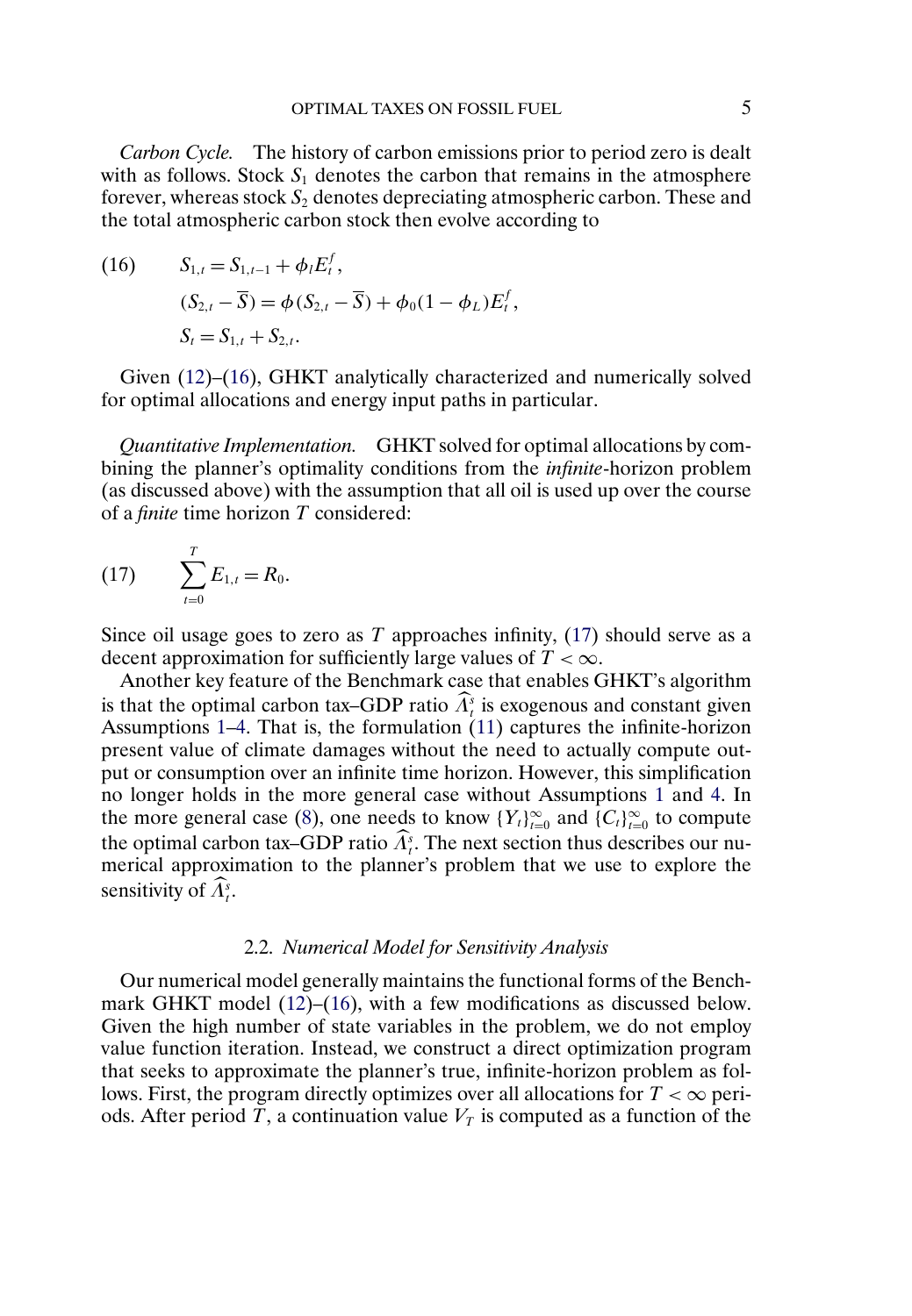### <span id="page-5-0"></span>6 LINT BARRAGE

last direct optimization period's carbon stock  $S_T$ , capital stock  $K_T$ , savings rate  $\theta_{T-1}$ , oil extraction rate  $\Theta_{T-1}$ , and the shares of labor devoted to the production of coal, clean energy, and final output, respectively. As discussed below, this continuation value assumes that a balanced growth path is eventually reached.

We consider a constant elasticity formulation of preferences which nests the Benchmark case of logarithmic preferences when  $\sigma = 1$ . The planner's problem is thus

(18) 
$$
\max_{\mathbf{X}} \sum_{t=0}^{T-1} \beta^t \left( \frac{C_t(\mathbf{X})^{1-\sigma} - 1}{1-\sigma} \right) + \beta^T V_T(\mathbf{X}),
$$

where the vector of choice variables **X** is given by

(19) 
$$
\mathbf{X} = \left[ \{ \theta_t \}_{t=0}^{T-1}, \{ R_{t+1} \}_{t=0}^{T-1}, \{ \pi_{2t} \}_{t=0}^{T}, \{ \pi_{3t} \}_{t=0}^{T} \right].
$$

Here,  $\theta_t$  denotes the gross savings rate in period t, and  $\pi_{it}$  is the share of labor devoted to sector *i* at time *t*. For each guess of  $\hat{\mathbf{X}}$ , the implied sequence of consumption  $\{C_t(\hat{\textbf{X}})\}_{t=0}^T$  can be computed as described below, along with continuation value  $V_T(\hat{\mathbf{X}})$ .

### 2.2.1. *Bounds and Constraints*

We impose the following lower and upper bounds on the choice variables in  $(19)$ :

$$
0 \leq \theta_t \leq 1,
$$
  
\n
$$
0 \leq R_{t+1} \leq R_0,
$$
  
\n
$$
0 \leq \pi_{2t} \leq 1,
$$
  
\n
$$
0 \leq \pi_{3t} \leq 1.
$$

For all  $t = \{0, ..., T\}$ , we further impose a nonnegativity constraint on consumption. For numerical optimization purposes, this constraint is actually implemented as requiring slightly positive consumption:

 $C_t > 0.00001$ .

# 2.2.2. *Objective Function: Computation of*  $\{C_t(\widetilde{\textbf{X}})\}_{t=0}^T$

This section describes how  $\{C_t(\mathbf{\hat{X}})\}_{t=0}^T$  is computed (within the objective function) for a given guess of the direct optimization choice variables (19).

*Energy Inputs.* For periods  $t = \{0, \ldots, T - 1\}$ , total energy inputs  $E_t$  can be inferred by substituting oil stocks and labor shares into the energy production functions [\(12\)](#page-3-0), [\(13\)](#page-3-0), and [\(15\)](#page-3-0):

(20) 
$$
E_t = \left\{ \kappa_1 (R_t - R_{t+1})^{\rho} + \kappa_2 (A_{2t} \pi_{2t} N)^{\rho} + \kappa_3 (A_{3t} \pi_{3t} N)^{\rho} \right\}^{1/\rho}.
$$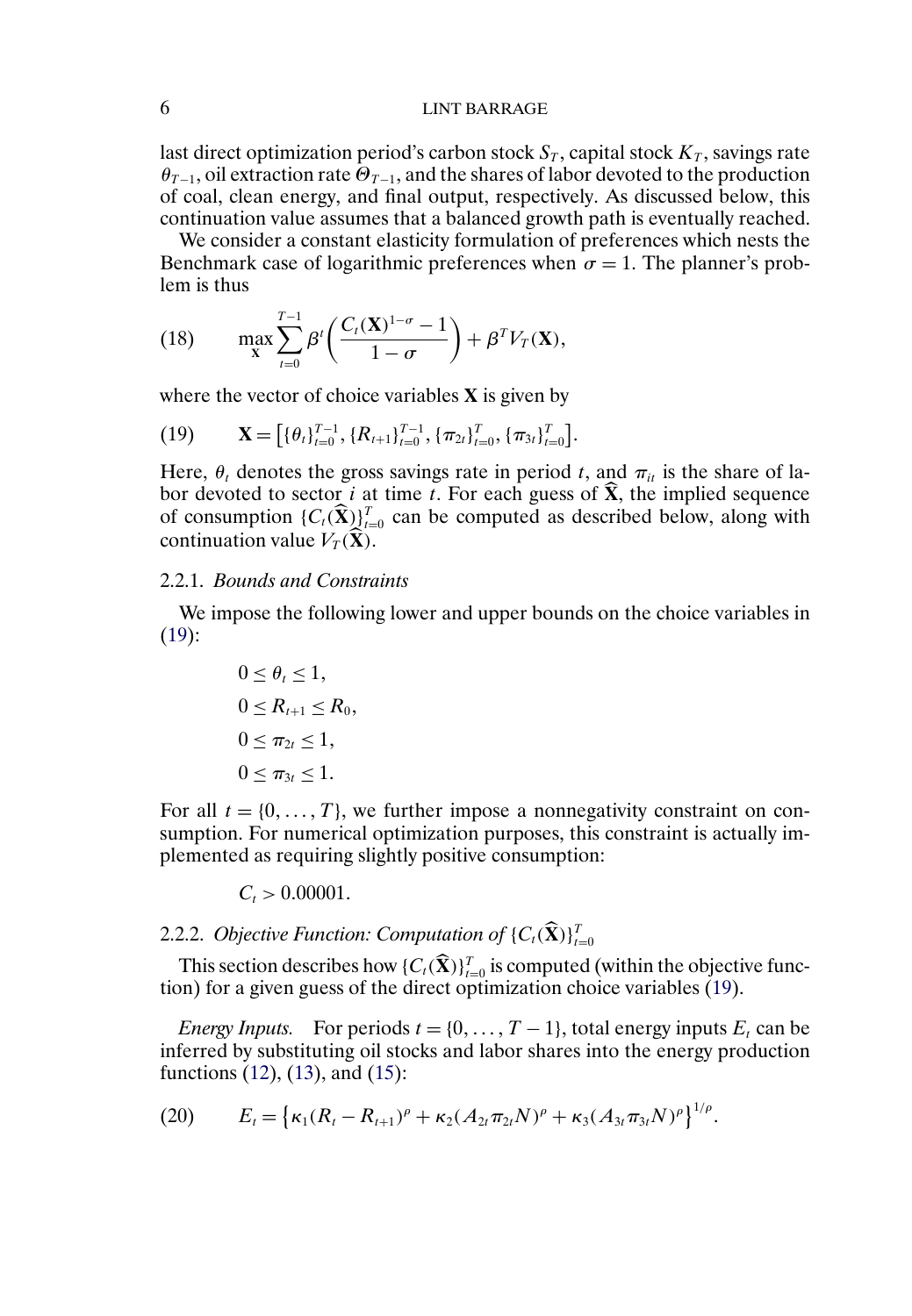<span id="page-6-0"></span>To compute oil consumption during and after period  $T$ , we treat oil extraction rates in period  $T - 1$  as steady-state values that are continued thereafter. That is, define the period  $T - 1$  oil extraction rate  $\Theta_{T-1}$  as the fraction of oil in the ground at the beginning of period  $T - 1$  that is extracted during period  $T - 1$ :

$$
\Theta_{T-1} \equiv \frac{E_{1,T-1}}{R_{T-1}} = \frac{R_{T-2} - R_{T-1}}{R_{T-1}}.
$$

Period T oil consumption and the oil stock at time  $T + 1$  are then given by

(21) 
$$
R_{T+1} = R_T \cdot (1 - \Theta_{T-1}),
$$
  
 $E_{1,T} = \Theta_{T-1} \cdot R_T.$ 

Note that this approach differs from the GHKT Benchmark Numerical Model approximation that all oil is used up over the course of  $T < \infty$  period [\(17\)](#page-4-0). We should thus expect to see marginally different oil extraction paths when comparing this model's results with those of the GHKT Benchmark Numerical Model.

Given (21), along with  $\pi_{2T}$  and  $\pi_{3T}$  from  $\hat{\mathbf{X}}$ , we can back out period T energy inputs,  $E_T$ :

(22) 
$$
E_T = \left\{ \kappa_1 E_{1,T}^{\rho} + \kappa_2 (A_{2T} \pi_{2T} N)^{\rho} + \kappa_3 (A_{3T} \pi_{3T} N)^{\rho} \right\}^{1/\rho}.
$$

*Carbon Emissions and Concentrations.* The amounts of carbon-based fossil fuel inputs implied by  $\hat{\mathbf{X}}$  can be easily computed by substituting into the energy production functions [\(12\)](#page-3-0) and [\(13\)](#page-3-0), as applied in [\(20\)](#page-5-0). In contrast to the standard GHKT model, however, we introduce a form of technological progress that reduces the emissions intensity of coal usage over time. Specifically, let  $\vartheta_t$  denote the fraction of coal's carbon-equivalent energy content that ends up emitted from combustion at time  $t_$ . Carbon emissions  $E_t^m$  for periods  $t = \{0, \ldots, T\}$  can then be computed from  $\hat{\mathbf{X}}$  via

(23) 
$$
E_t^f = (R_t - R_{t+1}) + \vartheta_t (A_{2t} \pi_{2t} N).
$$

The introduction of  $\vartheta_t$  is motivated by the need to assume a balanced growth path at some point in time. If  $\vartheta_t$  goes to zero as t approaches infinity, then carbon emissions will go to zero as well, since oil usage is continually declining. In this setting, assuming stabilized carbon concentrations after time  $T$  should be an acceptable approximation to the true model for sufficiently large T.

Intuitively, declining emissions intensity  $\vartheta_t$  can also be motivated as reflecting increasingly cost-competitive abatement possibilities. The seminal DICE climate-economy model (e.g., Nordhaus [\(2010\)](#page-28-0)) assumes that the economy becomes slightly less carbon-intensive over time even without climate policy interventions, and that carbon emissions abatement costs likewise decrease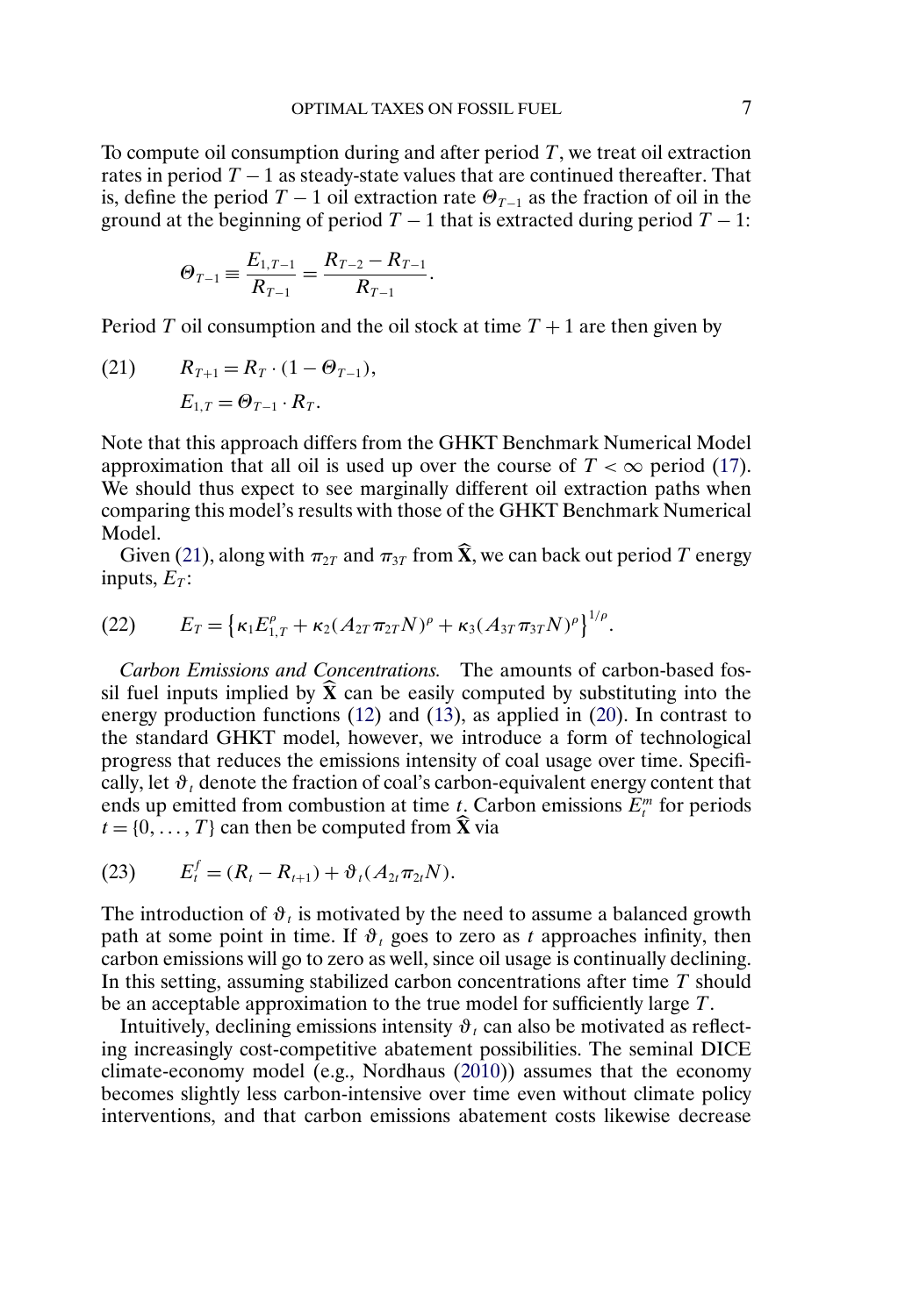<span id="page-7-0"></span>

FIGURE S.1.—Coal emissions coefficient.

over time due to technological progress. While the representation of energy inputs and carbon emissions is quite different in the DICE and GHKT models, we nonetheless argue that a gradually declining coal emissions intensity  $\vartheta_t$ is broadly in line with similar concepts from the literature. As a first pass, we assume a logistic functional form for  $\vartheta_t$ , with parameters a and b:

(24) 
$$
\vartheta_t = \frac{1}{1 + \exp(-(a + b(t))}.
$$

Figure S.1 displays the  $\vartheta_t$  function over time for the parameters we maintain throughout this note.

For our calibration, the emissions intensity of coal only begins to substantially decrease after the year 2100.

*Output and Consumption.* Finally, given  $\{E_t\}_{t=0}^T$ ,  $\{S_t\}_{t=0}^T$ , and  $\hat{\mathbf{X}}$ , we can compute output, consumption, and capital for periods  $t = \{0, \ldots, T-1\}$  from production function [\(14\)](#page-3-0) and the aggregate resource constraint [\(2\)](#page-1-0):

(25) 
$$
Y_t = e^{-\gamma (S_t - \overline{S})} A_t K_t^{\alpha} \left\{ (1 - \pi_{2,t} - \pi_{3,t}) N \right\}^{1 - \alpha - \nu} E_t^{\nu},
$$

$$
(26) \qquad C_t = (1 - \theta_t)Y_t,
$$

(27) 
$$
K_{t+1} = \theta_t Y_t + (1 - \delta) K_t.
$$

For periods T and thereafter, we treat the savings rate in period  $T - 1$  as a steady-state value that is subsequently maintained. For consumption in period  $t = T$ , we thus have that

$$
C_T = (1 - \theta_{T-1})Y_T.
$$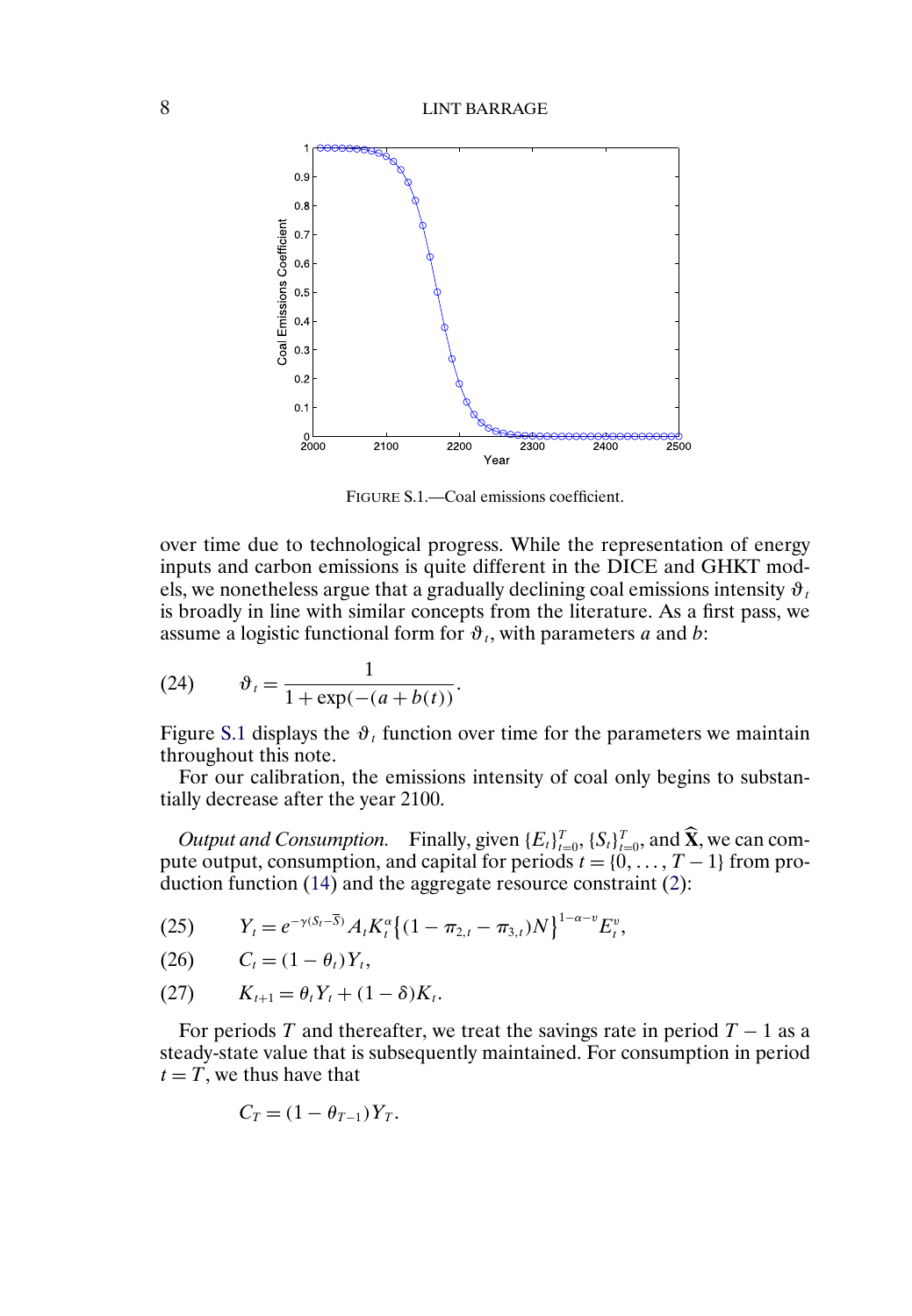### 2.2.3. *Objective Function: Computation of*  $V_T(\hat{\mathbf{X}})$

After period T, based on the values of  $K_T$ ,  $S_T$ ,  $R_T$ , and the "steady-state" choice variables  $\Theta_{T-1}$ ,  $\theta_{T-1}$ ,  $\pi_{2T}$ , and  $\pi_{3T}$ , the continuation value  $V_T(\hat{\mathbf{X}})$  is computed as follows.

First, we simulate the continuation of the economy for  $n$  periods after  $T$ . Specifically, for periods  $T + j$ ,  $j \in \{1, 2, ..., n\}$ , we have that oil continues to be extracted at rate  $\Theta_{T-1}$  as in [\(21\)](#page-6-0):

$$
E_{1,T+j} = \Theta_{T-1} \cdot [R_{T+j}]
$$
  
=  $\Theta_{T-1} \cdot [R_T (1 - \Theta_{T-1})^j].$ 

Coal and clean energy inputs grow at the long-term rate of labor productivity growth,  $gZ$ :

$$
E_{2,T+j} = (A_{2,T+j})\pi_{2,T}N
$$
  
=  $(1+g_Z)^j E_{2,T}$ ,  

$$
E_{3,T+j} = (A_{3,T+j})\pi_{3,T}N
$$
  
=  $(1+g_Z)^j E_{3,T}$ .

Energy inputs continue to follow [\(20\)](#page-5-0):

(28) 
$$
E_{T+j} = \left\{ \kappa_1(E_{1,T+j})^{\rho} + \kappa_2(E_{2,T+j})^{\rho} + \kappa_3(E_{3,T+j})^{\rho} \right\}^{1/\rho}.
$$

For large enough T, coal emissions intensity  $\vartheta_{T+i}$  will be close to zero, and oil usage  $E_{1,T+i}$  should be low. We thus impose that carbon concentrations have reached their new steady-state value by period  $T$ :

$$
S_{T+j}=S_T.
$$

Given (28),  $K_T$ , and  $\hat{\mathbf{X}}$ , we can compute  $Y_{T+i}$ ,  $K_{T+i}$ , and  $C_{T+i}$  analogously to  $(25)-(27)$  $(25)-(27)$  $(25)-(27)$ :

$$
Y_{T+j} = A_{T+j} \left( e^{-\gamma_T (S_T - \overline{S})} \right) \left( K_{T+j}^{\alpha} \right) \left\{ (1 - \pi_{2T} - \pi_{3T}) N \right\}^{1 - \alpha - \upsilon} E_{T+j}^{\upsilon},
$$
  

$$
K_{T+j} = (\theta_{T-1}) Y_{T+j-1} + (1 - \delta) K_{T+j-1},
$$

and

$$
C_{T+j} = (1 - \theta_{T-1})Y_{T+j}.
$$

*After* period  $T + n$ , we assume that the economy has reached a balanced growth path, and that consumption grows at constant rate  $(1 + g_{\text{BGP}})$ :

$$
C_{T+n+j} = (1 + g_{\text{BGP}})^{j} (C_{T+n+j}).
$$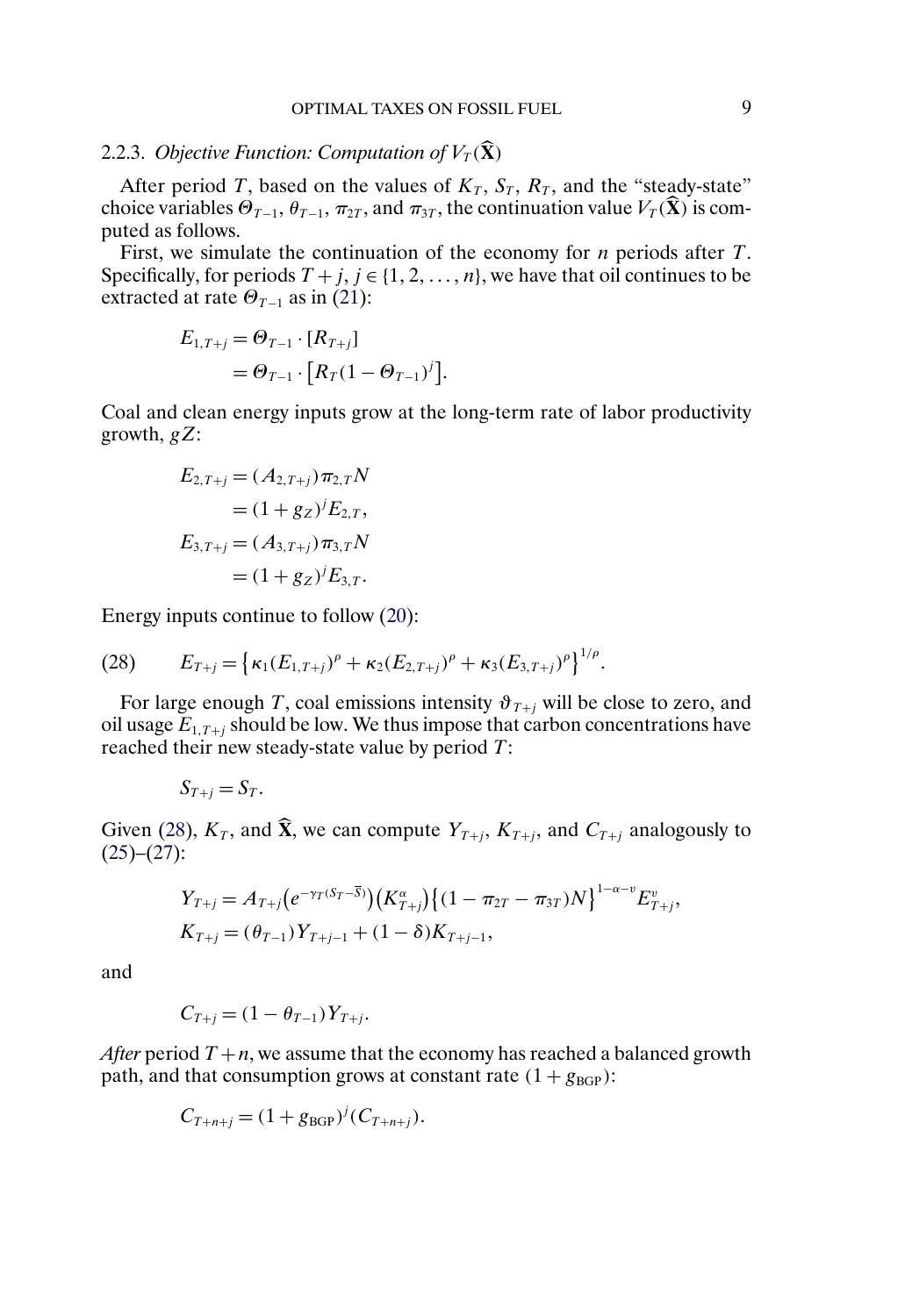<span id="page-9-0"></span>Finally, the continuation value of the objective function is thus given by

(29) 
$$
V_T(\widehat{\mathbf{X}}) = \sum_{j=0}^{T+n} \beta^{T+j} \left( \frac{C_{T+j}(\widehat{\mathbf{X}})^{1-\sigma} - 1}{1 - \sigma} \right) + \beta^{T+n} \left( \frac{C_{T+n}(\widehat{\mathbf{X}})^{1-\sigma} - 1}{1 - \sigma} \right) \left[ \frac{1}{1 - \beta (1 + g_{\text{BGP}})^{1-\sigma}} \right].
$$

## 3. CALIBRATION AND RESULTS

### 3.1. *Calibration*

Table S-I provides GHKT's Benchmark quantitative analysis parameters as well as the alternative values considered in this sensitivity analysis.

Here, the "DICE" value for  $gTFP_t$  represents the time-varying TFP growth rates to which the 2010 DICE Model (Nordhaus [\(2010\)](#page-28-0)) is calibrated. This growth rate,  $gA_t^{\text{NH}}$ , is given by

$$
g A_t^{\text{NH}} = g A_0^{\text{NH}} \exp(-\gamma_0 \cdot t \cdot \exp(-\gamma_1 \cdot t)),
$$

| <b>TABLE S-I</b>              |
|-------------------------------|
| <b>CALIBRATION PARAMETERS</b> |

| Parameter                           | Benchmark   | Alt1  | Alt2           | Alt3        |
|-------------------------------------|-------------|-------|----------------|-------------|
| $\sigma$                            | 1           | 1.5   | $\overline{c}$ | 0.5         |
| $gTFP_t$ (% per year)               | $0.0\%$     | 1.3%  | 1.5%           | <b>DICE</b> |
| $\delta$ (% per decade)             | 100%        | 65%   |                |             |
| $\beta$ (annual)                    | 0.985       | 0.990 | 0.995          | 0.999       |
| $gA_{2t}$ , $gA_{3t}$ (% per year)  | $2.0\%$     |       |                |             |
| $\rho$                              | $-0.058$    |       |                |             |
| $\kappa_1$                          | 0.5429      |       |                |             |
| $\kappa_2$                          | 0.1015      |       |                |             |
| $\kappa_3$                          | 0.3556      |       |                |             |
| $A_{2,0}$                           | 7693        |       |                |             |
| $A_{3,0}$                           | 1311        |       |                |             |
| $R_0$ (GtC)                         | 253.8       |       |                |             |
| $\boldsymbol{N}$                    | 1           |       |                |             |
| $\phi$                              | 0.0228      |       |                |             |
| $\phi_{L}$                          | 0.2         |       |                |             |
|                                     | 0.393       |       |                |             |
| $\frac{\phi_0}{\overline{S}}$ (GtC) | 581         |       |                |             |
| $S_{1,-1}$ (GtC)                    | 103         |       |                |             |
| $S_{2,-1}$ (GtC)                    | 699         |       |                |             |
| $\gamma$                            | 0.000023793 |       |                |             |
| $\alpha$                            | 0.3         |       |                |             |
| $\upsilon$                          | 0.04        |       |                |             |
| $N$ (normalized)                    | 1           |       |                |             |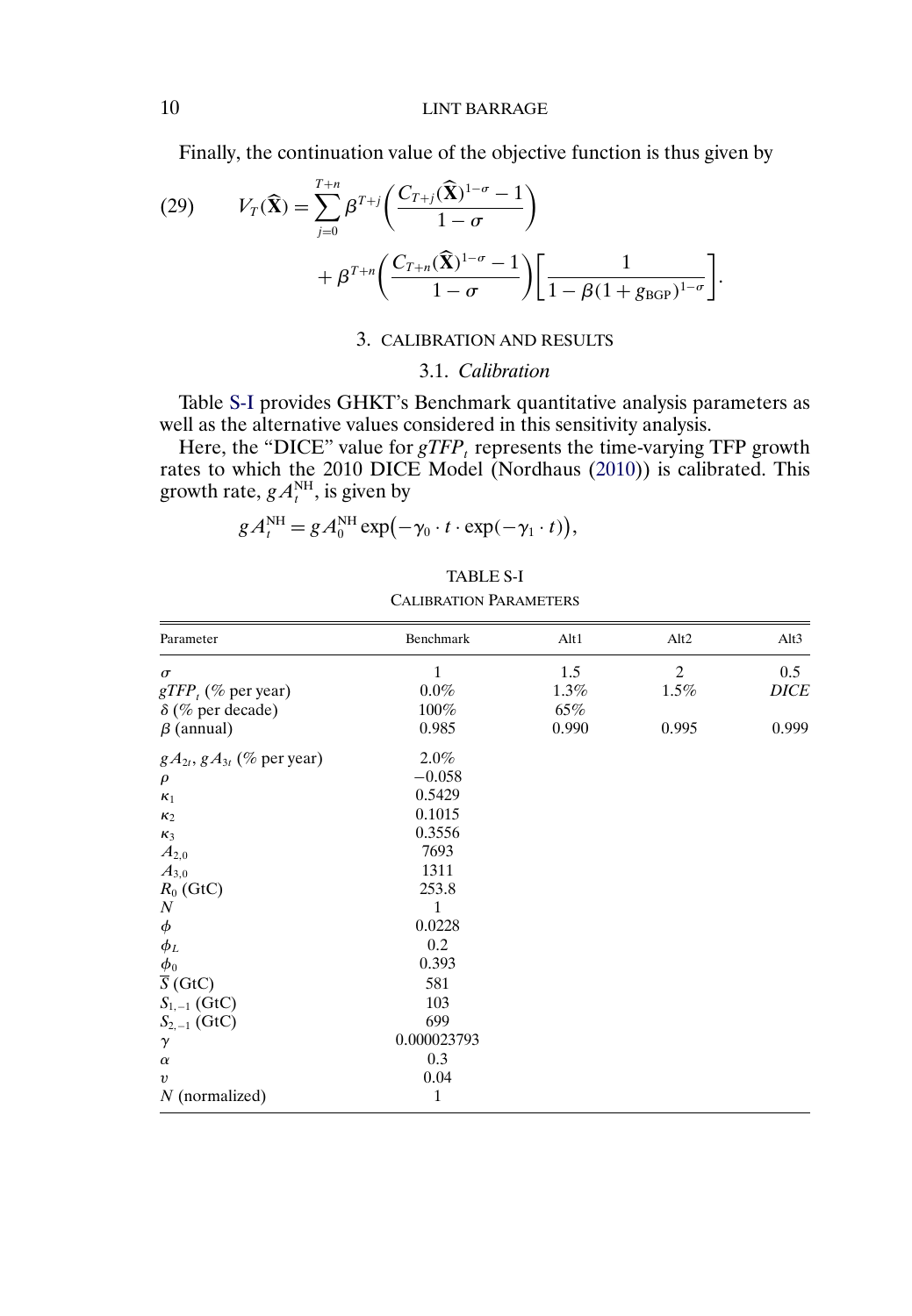<span id="page-10-0"></span>where t is time in the number of years (i.e., t for the first period is  $t = 10$ ), and where

> $gA_0^{\text{NH}} = 0.160023196685654,$  $\gamma_0 = 0.00942588385340332,$  $\gamma_1 = 0.00192375245926376.$

Here,  $\gamma_0 \sim$  rate of decline in productivity growth rate (percent per year),  $\gamma_1 \sim$ rate of decline of decline in productivity growth rate (percent per year), and  $gA_0^{\text{NH}}$   $\sim$  initial rate of productivity growth per decade. After period T, we impose that  $gA_{T+j}^{\text{NH}} = gA_T^{\text{NH}} = 3.27\%$   $\forall j$ . That is, long-run TFP growth is assumed to remain at ∼032% per year. Figure S.2 depicts the annual TFP growth rate implied by  $gA_t^{\text{NH}}$ .

Several further parameters do not have a counterpart in the GHKT Benchmark case, and/or are unimportant for the computation of optimal carbon taxes and energy paths. These include parameters from Table [S-II.](#page-11-0)

A notable challenge in the calibration of initial final-good sector productivity  $A_0$  and the initial capital stock  $K_0$  is the decision whether or not to recalibrate these values when we change the assumed capital depreciation rate,  $δ$ . Our general approach to calibrating  $K_0$  and  $A_0$  is to match a representative *net* rate of return on capital of 5% per year (as in, e.g., the 2010 DICE Model, Nordhaus [\(2010\)](#page-28-0)), corresponding to a net decadal return of  $\tilde{r} = 62.89\%$ . That



FIGURE S.2.—2010 DICE model annual TFP growth.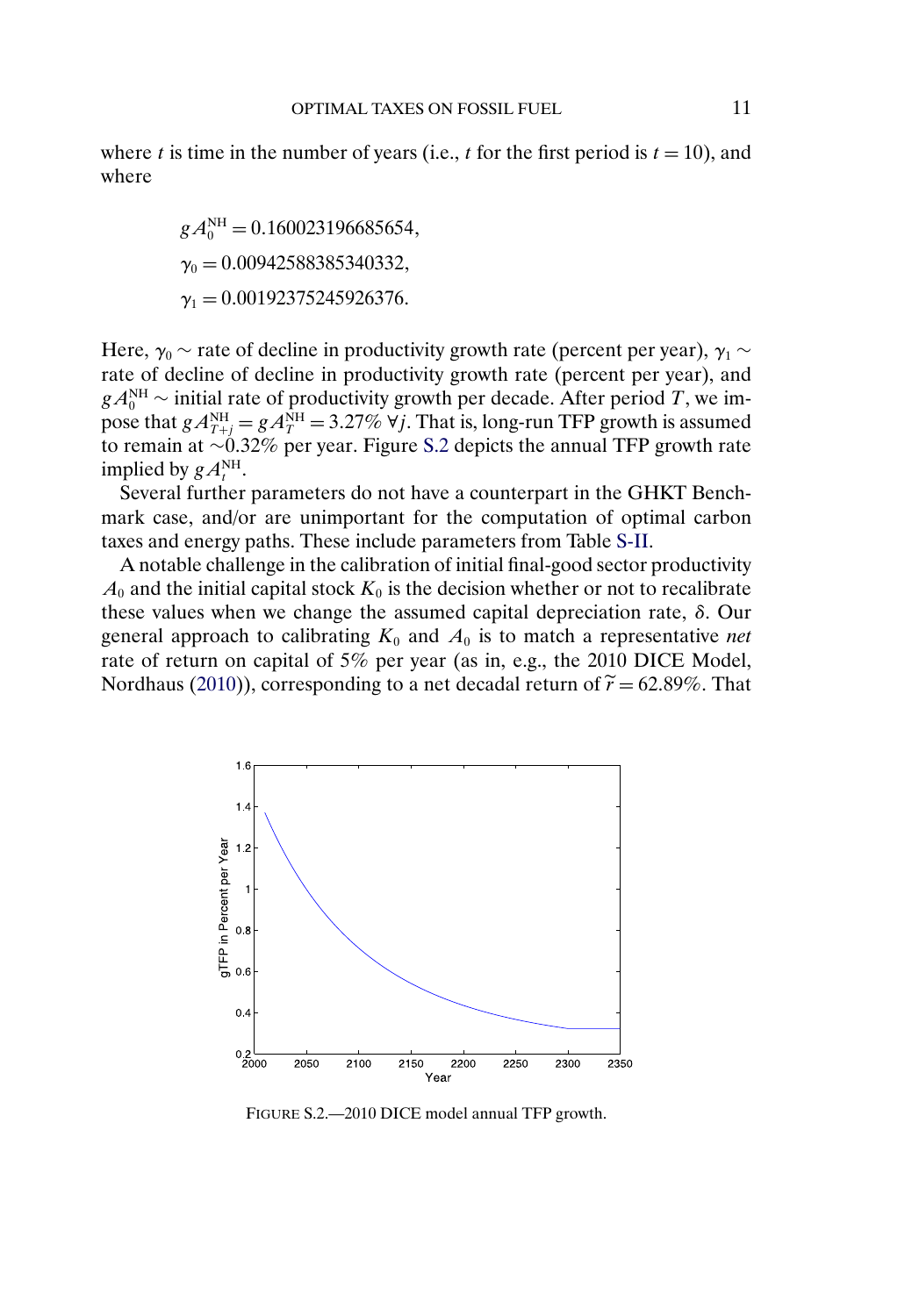<span id="page-11-0"></span>

| Parameter         | Benchmark | Alternative |  |
|-------------------|-----------|-------------|--|
| a                 | 8         |             |  |
|                   | $-0.05$   |             |  |
| $A_0$             | 17,887    | 16,640      |  |
| $K_0$ (US\$ bil.) | 128,920   | 164,030     |  |

TABLE S-II OTHER PARAMETERS

is, given world GDP in the calibration period  $t = -1$  (calendar year 2009), we solve for  $K_0$  via

(30) 
$$
K_0 = \frac{\alpha (Y_{2009} \cdot 10)}{r} = \frac{\alpha (Y_{2009} \cdot 10)}{\widetilde{r} + \delta},
$$

where  $r = (\tilde{r} + \delta)$  equals the gross return on capital, and  $Y_{2009}$  is *annual* GDP in the calibration year 2009. For a given net rate of return on capital, the main issue is thus that the decadal gross return  $r$  differs depending on whether we assume a decadal depreciation rate of  $\delta = 1$ , or  $\delta = .65$  (corresponding to an annual depreciation rate of 10%). This question of recalibration matters both because it determines how far the economy is from its balanced growth path capital-output ratio, and because GDP levels will grow more rapidly with higher initial TFP, which grows at an assumed, exogenous rate.<sup>1</sup> On the other hand, recalibration requires changing multiple parameters at once, thus rendering the interpretation of differences in results across experiments more difficult. We deal with this issue by reporting results for both recalibrated and non-recalibrated values when changing the depreciation rate.

#### 3.2. *Computation*

The computation is performed in Matlab using the "Active Set" algorithm in *fmincon*. The direct optimization time horizon is set to  $T = 30$  periods = 300 years. The subsequent simulation horizon for the computation of the continuation value  $V_T$  is set to  $n = 100$  periods = 1000 years. To maintain numerical precision, aggregate consumption is recorded in quadrillions of dollars for the evaluation in the objective function, and the convergence tolerance is set to  $1 \cdot e^{-12}$ .

<sup>1</sup>For a given  $K_0$ , we infer initial TFP based on

$$
A_0 = \frac{(Y_{2009} \cdot 10)}{e^{-\gamma(S_0 - \overline{S})} K_0^{\alpha} \{(1 - \pi_{2,0} - \pi_{3,0}) N\}^{1 - \alpha - \nu} E_0^{\nu}},
$$

where  $\pi_{2,0}$  and  $\pi_{3,0}$  are normalized to zero to match the GHKT Benchmark calibration underlying the energy production technologies.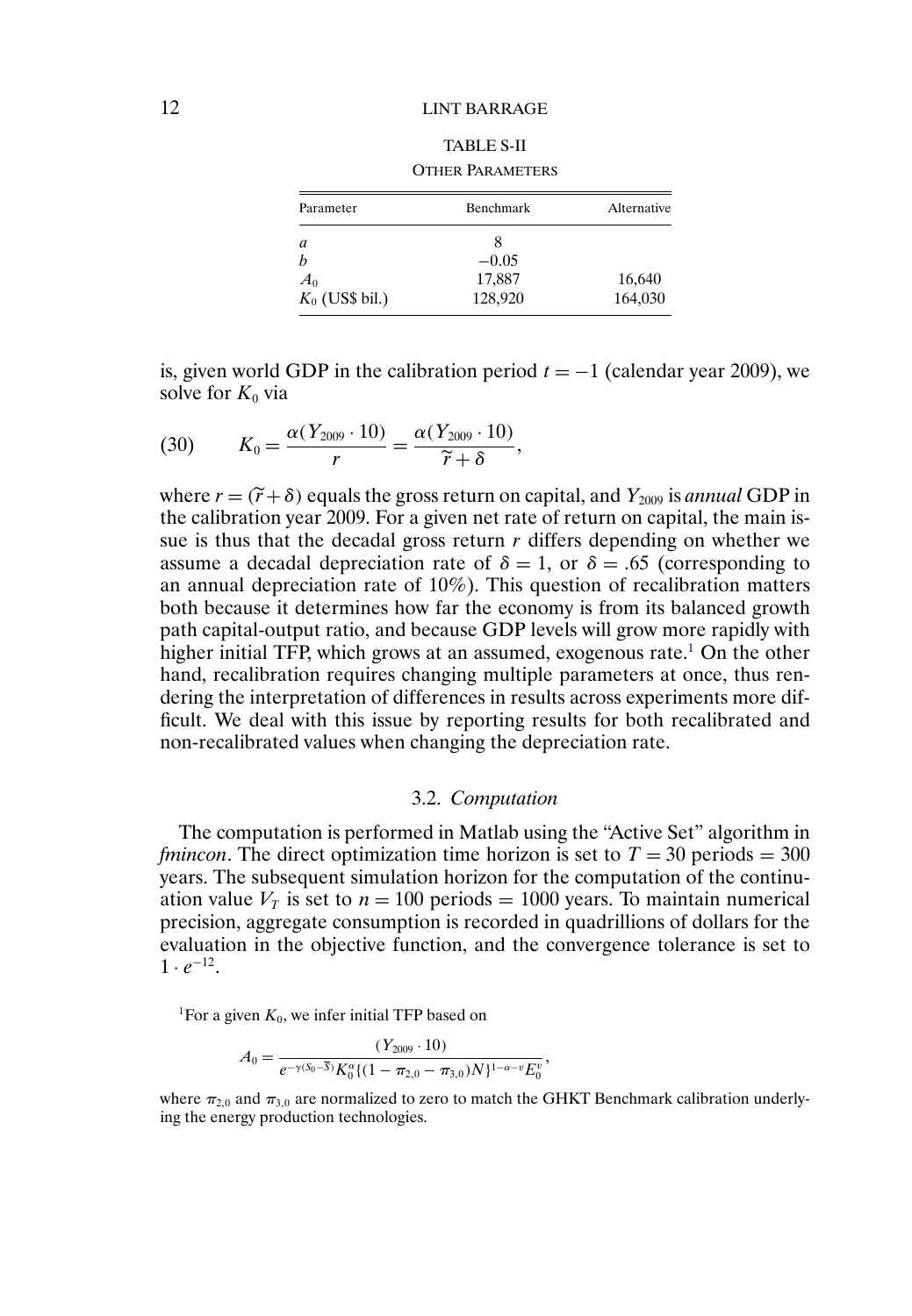<span id="page-12-0"></span>

FIGURE S.3.—Carbon tax/GDP ratio.

#### 3.3. *Main Results*

First, Figure S.3 plots  $\widehat{\Lambda}_t$  over time for the main cases considered with  $\beta =$ 0.985 in order to provide a broad sense for the order of magnitude of variations in  $\Lambda_t$  observed.

The GHKT benchmark case ( $\sigma = 1$ ,  $\delta = 100\%$ ) has a constant optimal carbon tax–GDP ratio of  $8.07 \times 10^{-5}$ . The results in Figure S.3 suggest that consideration of higher curvature in the utility function, coupled with positive TFP growth, can decrease the optimal carbon tax–GDP ratio by up to 50 percent in the case of  $(\sigma = 2, gTFP = 1.5\%)$ . As discussed below in Section [4,](#page-18-0) with a slight tweak, GHKT's benchmark optimal carbon tax formulation [\(11\)](#page-3-0) can predict these differences in  $\widehat{\Lambda}_t$  well. Section [4](#page-18-0) further demonstrates that adjusting  $\beta$  to approximately maintain the effective discount factor from the benchmark case when changing  $\sigma$  and *gTFP* produces  $\widehat{\Lambda}_t$  close to the benchmark as well. The main results in Figure S.3 further suggest that the optimal carbon tax–GDP ratio is essentially constant in most cases considered. The main exception occurs when  $\sigma > 1$  and with the time-varying TFP growth rates from the DICE model (Nordhaus [\(2010\)](#page-28-0)). As discussed below, this is because agents' effective discount rate keeps on changing along with *gTFP* in this case.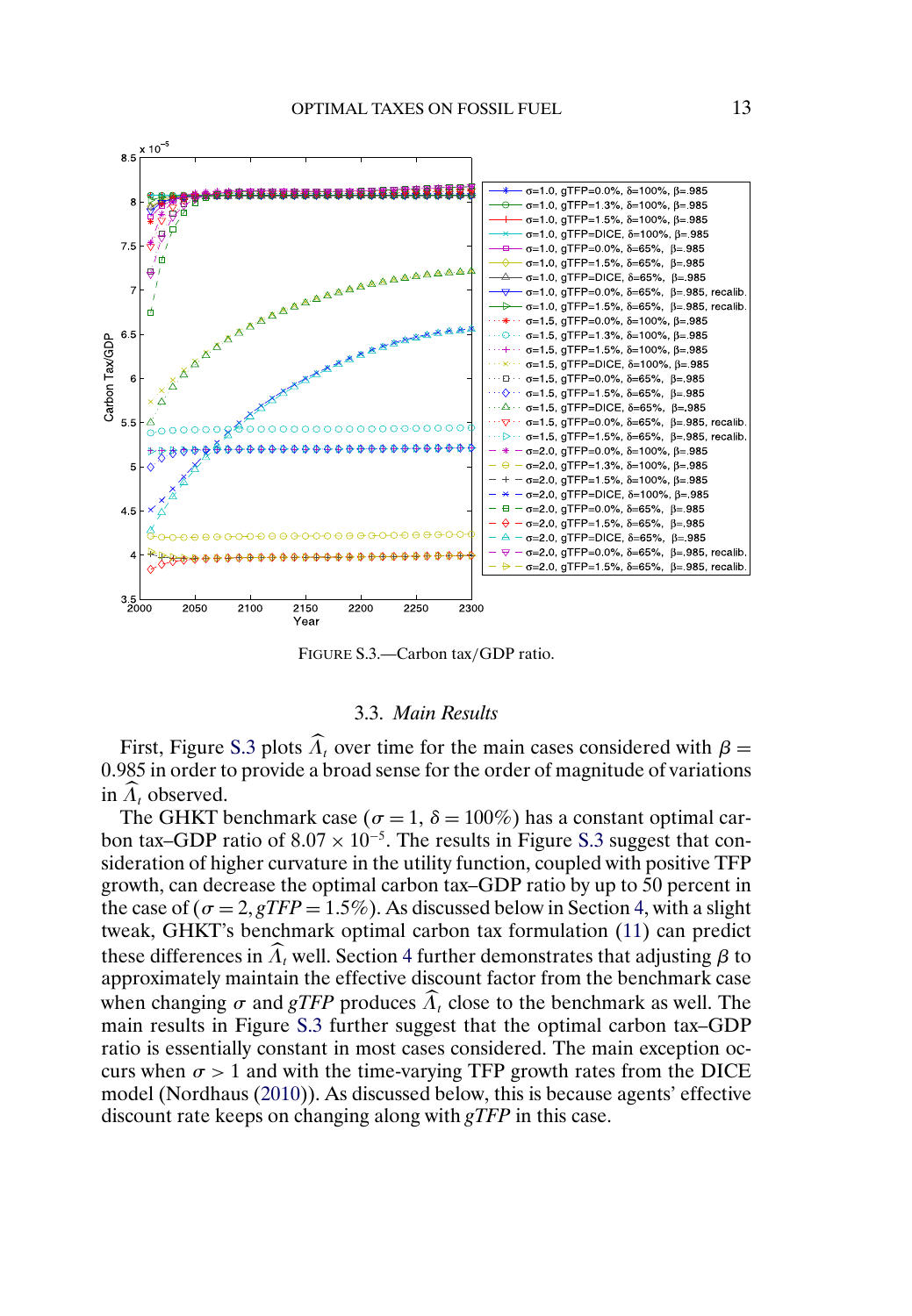

FIGURE S.4.—Carbon tax/GDP ratio,  $\sigma = 1$ .

Next, in order to zoom in on the impacts of depreciation rates and productiv-ity growth, Figures S.4, S.5, and [S.6](#page-14-0) show  $\widehat{\Lambda}_t$  over time for fixed combinations of the intertemporal preference parameters  $\sigma$  and  $\beta$ .

With logarithmic preferences ( $\sigma = 1$ ), we see that differences in TFP growth rates do not affect the optimal carbon tax relative to GDP, as expected. Consideration of less-than-full depreciation introduces transitional dynamics which lead to a temporary deviation from the benchmark  $\widehat{\Lambda}_t$ . However, the impact of



FIGURE S.5.—Carbon tax/GDP ratio,  $\sigma = 1.5$ .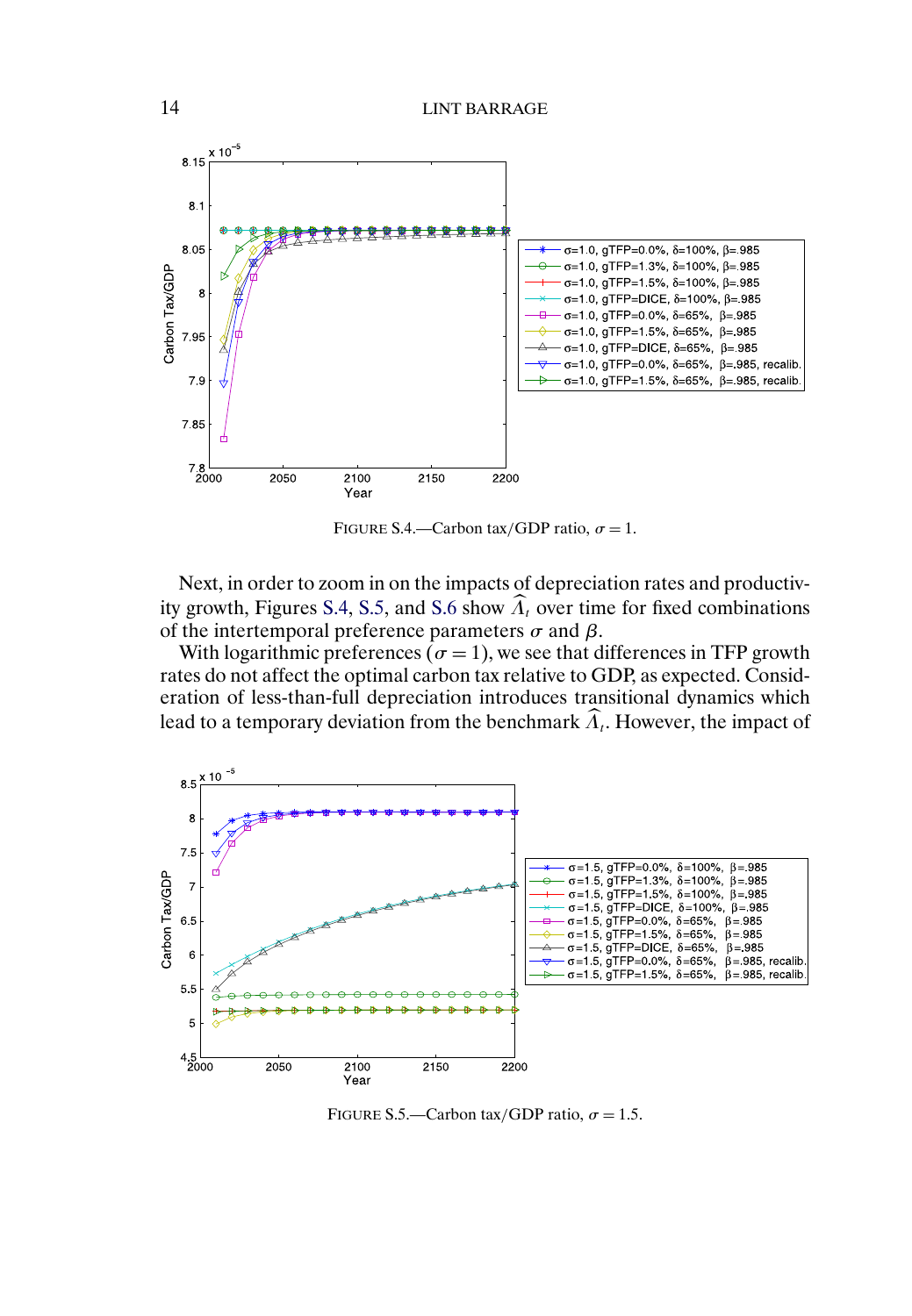<span id="page-14-0"></span>

FIGURE S.6.—Carbon tax/GDP ratio,  $\sigma = 2$ .

depreciation is quantitatively modest, and transitional dynamics are predicted to be fast.

Next, with more than logarithmic curvature in the representative agent's utility function, we find that higher TFP growth decreases the optimal carbon– GDP ratio. Time-varying TFP growth rates (*gTFP* = *DICE*) moreover lead to changes in  $\widehat{\Lambda}_t$  over time. However, similarly to the benchmark case, consideration of less-than-full depreciation has only a brief and quantitatively small impact on  $\Lambda_t$ .

The previous results all focus on a pure rate of social time preference of 15% per year. Figure [S.7](#page-15-0) displays the optimal carbon tax–GDP ratios in 2010 across different values of β.

The results suggest that the optimal carbon tax–GDP ratio is most sensitive to the discount factor with logarithmic preferences. As seen above, changes in the TFP growth rate do not affect  $\Lambda_t$  in this case. In contrast, with higher curvature in the utility function, TFP growth greatly diminishes the sensitivity of the optimal carbon tax–GDP ratio to changes in  $\beta$ .

Finally, Figure [S.8](#page-15-0) shows changes in the optimal year 2010 carbon tax–GDP ratio as a function of  $\sigma$ , the inverse intertemporal elasticity of substitution. Without TFP growth,  $\widehat{\Lambda}_t$  appears quite robust to changes in  $\sigma$ . However, with TFP growth, the optimal carbon tax–GDP ratio is decreasing in  $\sigma$ , as seen in Figure [S.8.](#page-15-0)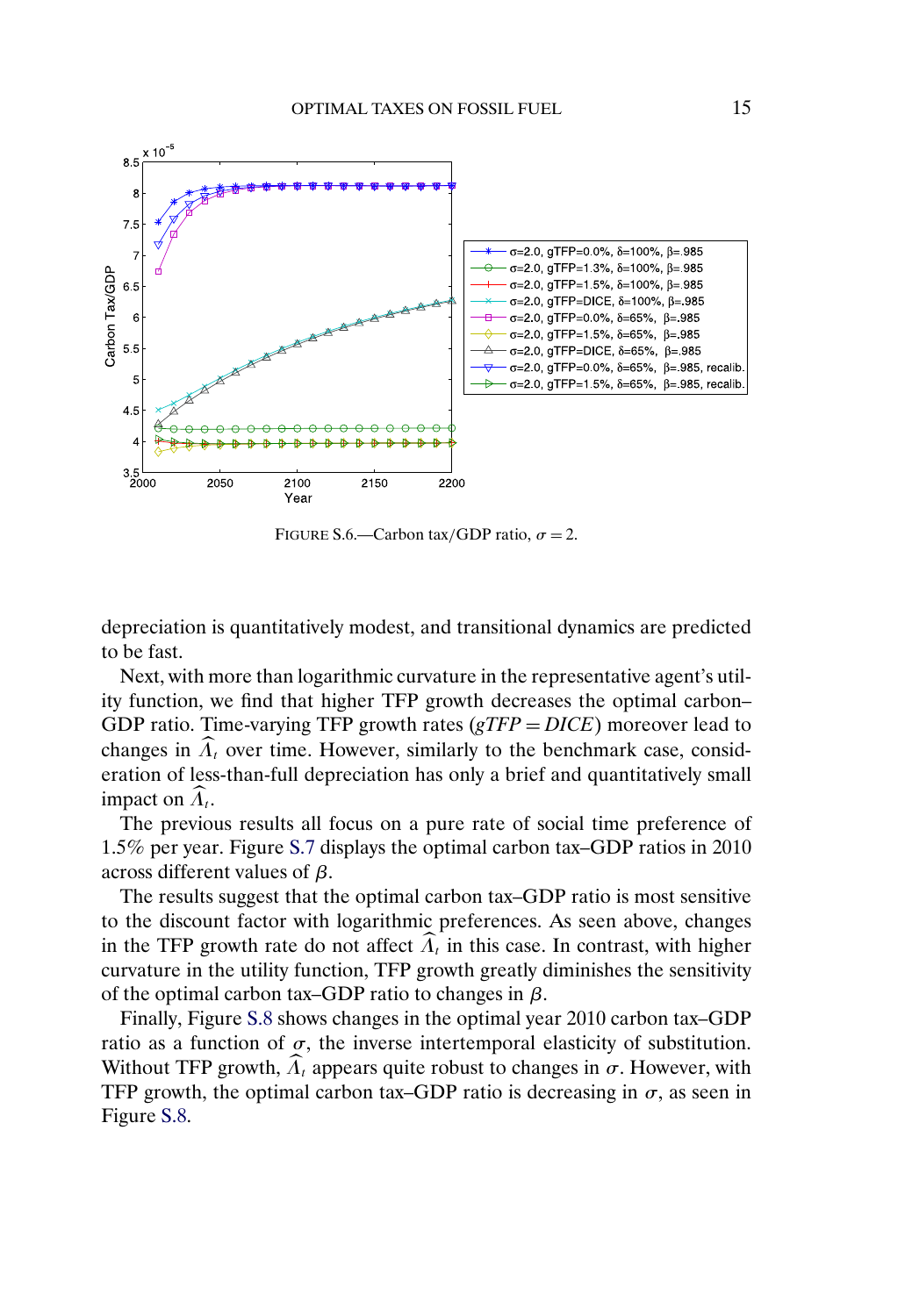<span id="page-15-0"></span>

FIGURE S.7.—2010 carbon tax/GDP ratio and discount factor.



FIGURE S.8.—2010 carbon tax/GDP ratio and sigma.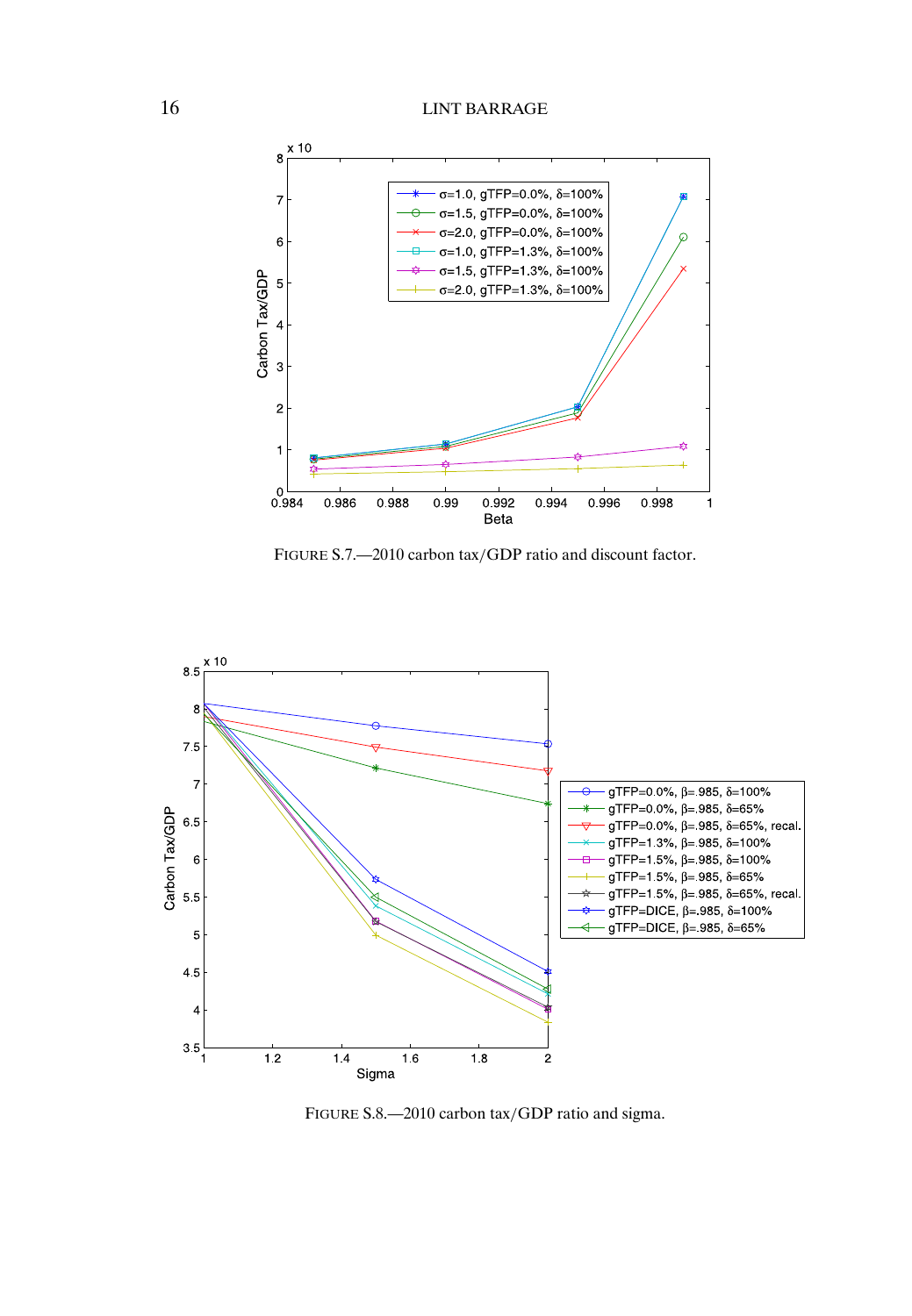

FIGURE S.9.—Optimal carbon tax levels.

### 3.4. *Optimal Carbon Tax Levels*

The analysis has thus far focused on the optimal carbon tax–GDP ratio. However, as GDP during the initial decade responds endogenously to changes in preferences and technological progress, it is also potentially interesting to consider changes in optimal carbon tax *levels* due to the parameter variations considered.

Figure S.9 depicts optimal carbon tax levels in USD (\$2000) per metric ton carbon over the course of the next 100 years (for a pure rate of social time preference  $\beta = 0.985$ . The results suggest that the optimal carbon tax level in the year 2100 is sensitive to assumptions made about the structure of preferences and TFP growth. However, the optimal carbon tax as of 2010 ranges only from \$28 to \$55/mtC (given  $\beta = 0.985$ ). Figures [S.10](#page-17-0) and [S.11](#page-17-0) focus separately on the evolution of optimal carbon tax levels across TFP growth rates for  $\sigma = 1$ and  $\sigma = 2$ . The results suggest that uncertainty about future TFP growth has larger implications for optimal carbon tax levels later on in the century if utility is logarithmic. Conversely, if  $\sigma = 2$ , we see that uncertainty about future TFP growth plays a relatively larger role in determining optimal carbon tax levels in the near future.

Finally, to evaluate the importance of recalibration of the initial capital stock when changing the depreciation rate, Figure [S.12](#page-18-0) compares optimal carbon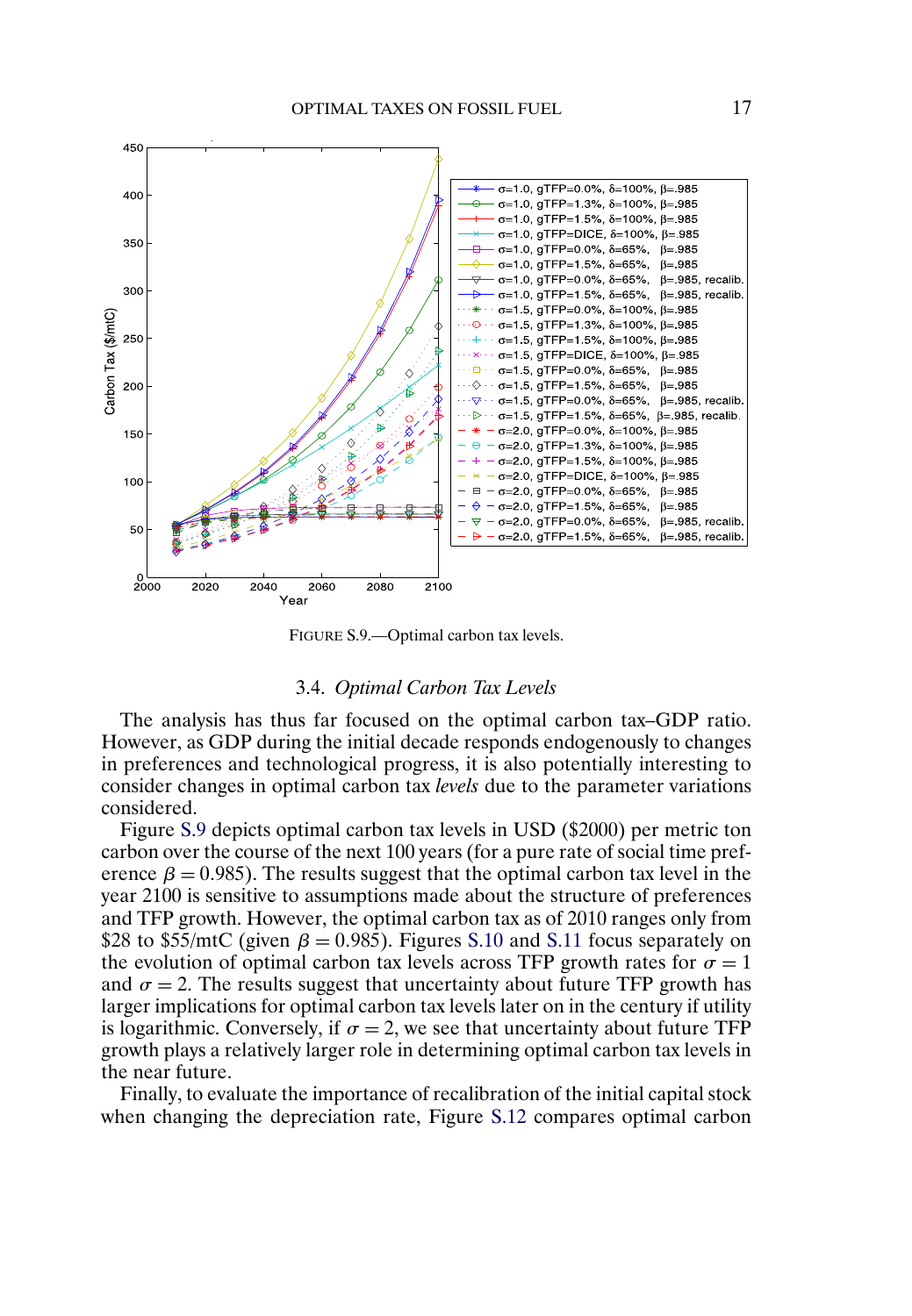<span id="page-17-0"></span>

FIGURE S.10.—Optimal carbon tax levels,  $\sigma = 1$ .

taxes with and without recalibration. The results suggest that recalibration affects optimal carbon tax levels only slightly. In contrast, considerably larger differences arise due to changes in assumed output growth rates and utility function curvature.



FIGURE S.11.—Optimal carbon tax levels,  $\sigma = 2$ .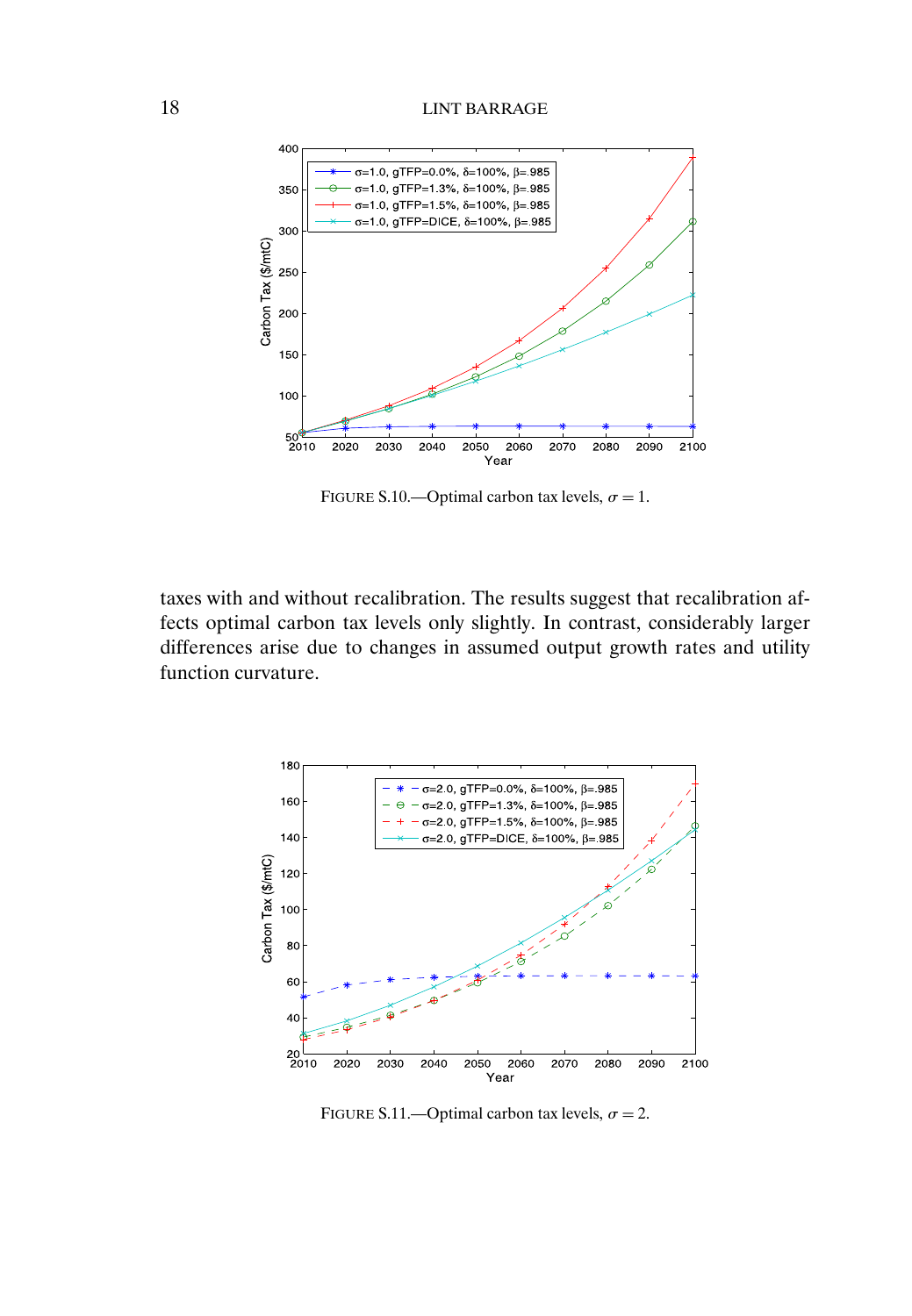<span id="page-18-0"></span>

FIGURE S.12.—Optimal carbon tax levels.

#### 4. ANALYTIC APPROXIMATION

GHKT provided an analytic, closed-form solution for the optimal carbon tax–GDP ratio in the Benchmark case [\(11\)](#page-3-0). In the alternative cases considered,  $\widehat{\Lambda}_t$  deviates from its Benchmark value for two reasons: transitional dynamics in the savings rate, and changes to effective discounting. For the functional forms considered, GHKT's general optimal carbon tax formulation [\(8\)](#page-2-0) becomes:

(31) 
$$
\widehat{\Lambda}_t = \frac{\Lambda_t}{Y_t} = \sum_{j=0}^{\infty} \beta^j \left(\frac{C_{t+j}}{C_t}\right)^{-\sigma} \left(\frac{Y_{t+j}}{Y_t}\right) (-\gamma)(1 - d_j)
$$

$$
= \sum_{j=0}^{\infty} \beta^j \frac{(C_t^{\sigma}/Y_t)}{(C_{t+j}^{\sigma}/Y_{t+j})} (-\gamma)(1 - d_j).
$$

Once the economy has reached the point where savings rates are stabilized, one can rewrite (31) using the fact that

$$
\frac{C_{t+j}}{Y_{t+j}} = \overline{\theta} \quad \forall j
$$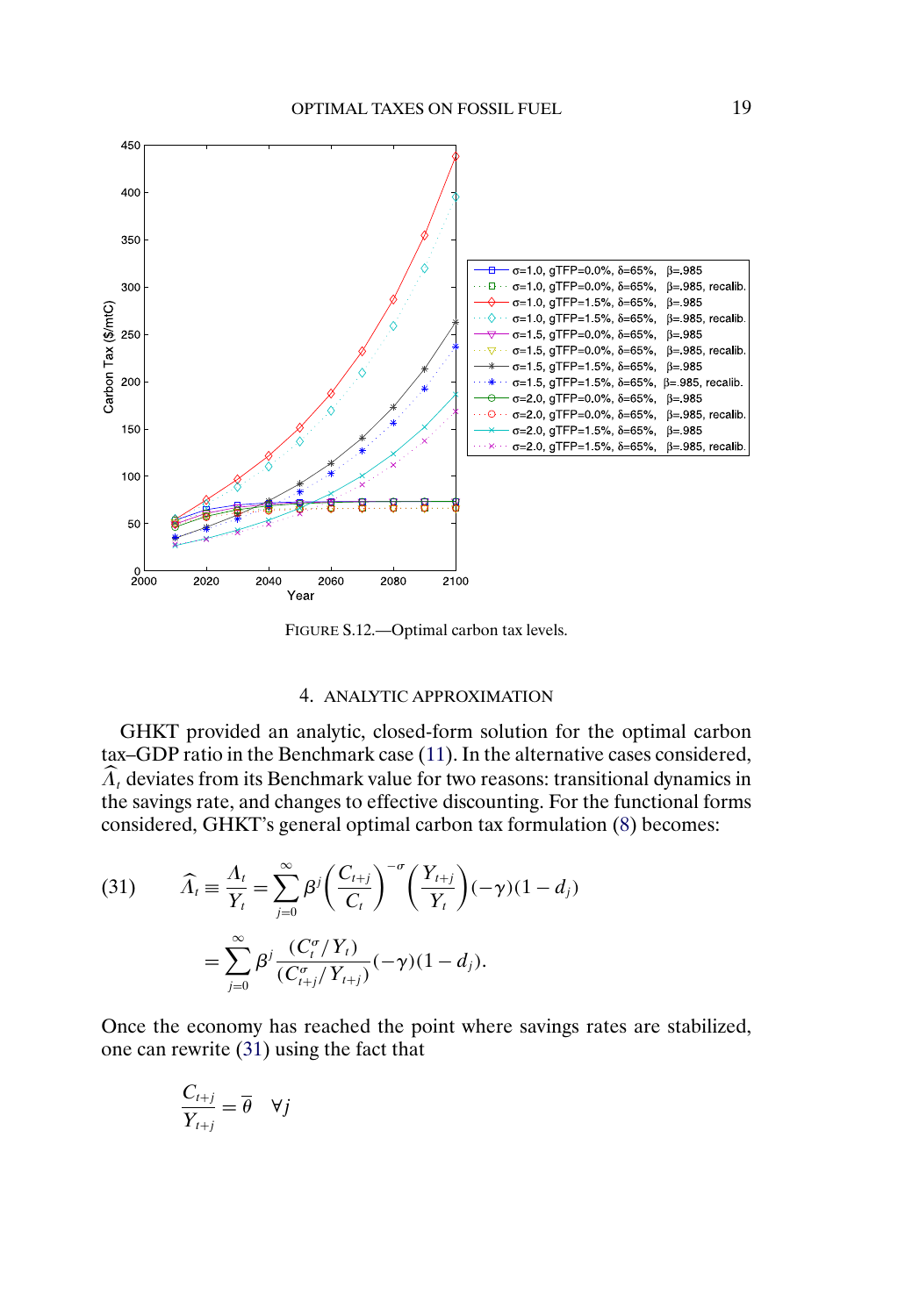and hence

$$
\frac{C_{t+j}^{\sigma}}{Y_{t+j}} = \frac{(Y_{t+j}\overline{\theta})^{\sigma}}{Y_{t+j}} = \overline{\theta}^{\sigma} Y_{t+j}^{\sigma-1},
$$

yielding

(32) 
$$
\widehat{\Lambda}_t = \sum_{j=0}^{\infty} \beta^j \frac{(C_t^{\sigma}/Y_t)}{(C_{t+j}^{\sigma}/Y_{t+j})} (-\gamma)(1 - d_j)
$$

$$
= \sum_{j=0}^{\infty} \beta^j \left(\frac{Y_t}{Y_{t+j}}\right)^{\sigma-1} (-\gamma)(1 - d_j).
$$

If the economy exhibits a constant growth rate,  $g_y$ , equation (32) becomes

(33) 
$$
\widehat{\Lambda}_t = \sum_{j=0}^{\infty} \left[ \beta (1 + g_y)^{1-\sigma} \right]^j \cdot (-\gamma)(1 - d_j)
$$

$$
= \gamma \left( \frac{\phi_L}{1 - \beta (1 + g_y)^{(1-\sigma)}} + \frac{(1 - \phi_L)\phi_0}{1 - (1 - \phi)\beta (1 + g_y)^{(1-\sigma)}} \right).
$$

Expression (33) represents a slightly modified version of the GHKT bench-mark formulation [\(11\)](#page-3-0). In the benchmark case, with  $\sigma = 1$ , equation (33) re-duces to the standard [\(11\)](#page-3-0). When  $\sigma > 1$ , formulation (33) approximates the optimal carbon tax–GDP ratio, and represents it exactly if savings rates and GDP growth rates are constant.

Figure [S.13](#page-20-0) compares actual estimates of  $\widehat{\Lambda}_t$  against the corresponding approximations based on equation (33). All cases in Figure [S.13](#page-20-0) assume an annual discount factor of  $\beta = 0.985$  and full depreciation over the course of a decade ( $\delta = 100\%$ ). Note that the long-run growth rate of *labor* productivity was used to estimate output growth  $g_y$ , as would be appropriate for an economy on a balanced growth path.2 Given that oil inputs are decreasing over time, however, this procedure over-estimates the true long-run growth rate of the economy, which is actually gradually decreasing over time. Appendix [B](#page-24-0) provides a comparison of output growth rates and corresponding labor productivity growth rates across model scenarios. Overall, however, expression (33) arguably approximates  $\widehat{\Lambda}_t$  well.

The two main shortcomings of the approximation are (i) that it does not capture transitional dynamics, and (ii) that it tends to slightly underestimate  $\Lambda_t$ because it overestimates  $g_y$ . For example, for the case of  $\sigma = 1.5$ ,  $gTFP = 1.3\%$ 

<span id="page-19-0"></span>

 $2G$ iven the Cobb–Douglas formulation for final-goods production, one can find a labor productivity growth rate  $g_z$  that is equivalent to a given TFP growth rate  $g_{TFP}$  via  $g_z = (1 +$  $g_{\text{TFP}}$ )<sup>1/(1–α–v)</sup> – 1.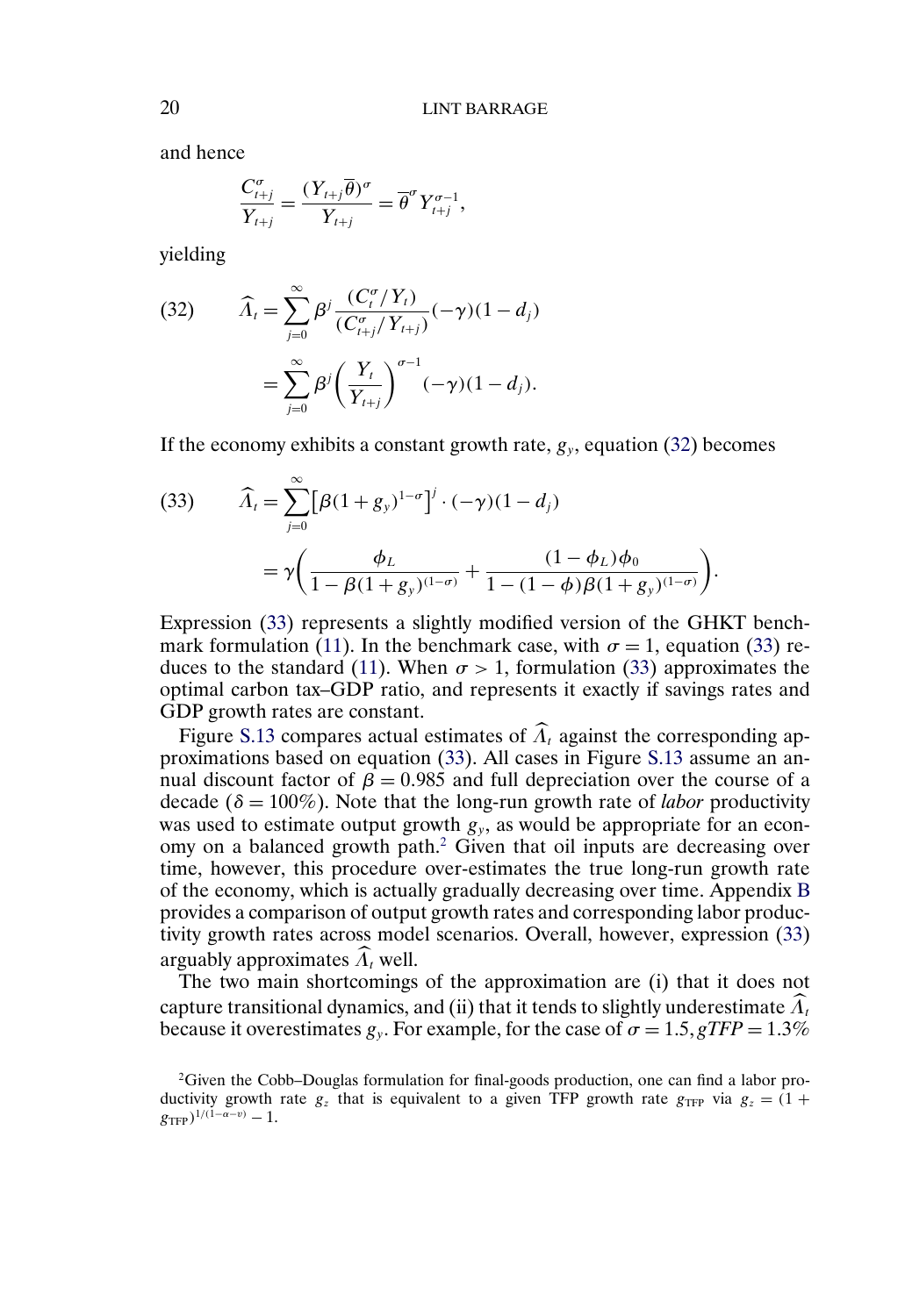<span id="page-20-0"></span>![](_page_20_Figure_1.jpeg)

FIGURE S.13.—Carbon tax/GDP ratio approximation.

per year,  $\delta = 100\%$ , and  $\beta = 0.985$ , the decadal growth factor of final-good sector labor productivity is 12190, but the realized average output growth factor between the years 2060 and 2410 is only 1.1991 (see Appendix [B\)](#page-24-0). Figure [S.14](#page-21-0) zooms in on this case to highlight its implications for the carbon tax–GDP ratio approximation. The results in Figure [S.14](#page-21-0) suggest that both concerns surrounding the approximation [\(33\)](#page-19-0) are of modest magnitude.

### 4.1. *Sensitivity With Adjusted Discount Factors*

The sensitivity analysis above changes the intertemporal elasticity parameter  $\sigma$  and the long-term growth rate of consumption while maintaining a constant discount factor β. Effective discount rates thus differ across the scenarios considered. This section presents an alternative sensitivity analysis that adjusts  $\beta$ when changing  $\sigma$  and  $g_z$  so as to maintain consistency with the benchmark case. More specifically, this section focuses on parameter combinations of  $\sigma$ ,  $g_z$ , and β for which the *approximated* carbon tax–GDP ratio as defined in [\(33\)](#page-19-0) remains at the benchmark value of  $\Lambda_t = 0.0000807$ . That is, for a given combination of  $\sigma$  and  $g_z$ , we consider what the pure rate of social time preference would have to be such that the effective discount factor remains at the benchmark value of  $\beta = (0.985)^{10}$ :

(34) 
$$
\widehat{\beta}(1+g_z)^{1-\sigma} = (0.985)^{10} = \beta^{\text{Benchmark}}, \quad \widehat{\beta} = \frac{(0.985)^{10}}{(1+g_z)^{1-\sigma}}.
$$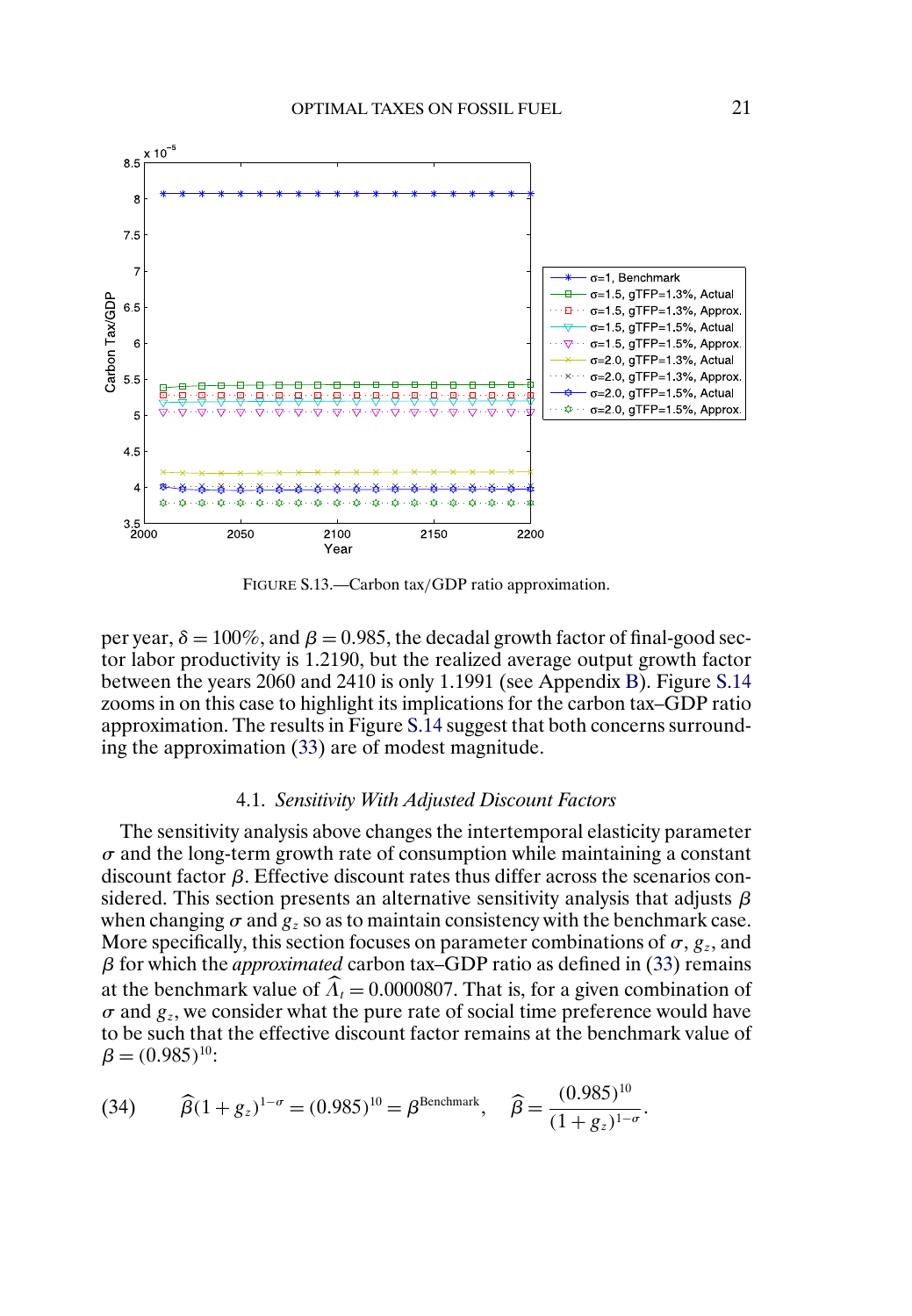<span id="page-21-0"></span>![](_page_21_Figure_1.jpeg)

FIGURE S.14.—Carbon tax/GDP ratio approximation.

Figure S.15 displays values of  $\beta$  that will maintain the benchmark optimal carbon tax approximation for a given combination of ( $\sigma$ ,  $g_z$ ) as per [\(34\)](#page-20-0) in annual levels.

Next, Figure [S.16](#page-22-0) displays actual and approximated optimal carbon tax– GDP ratios for a range of parameter values with  $\beta$  adjusted as in Fig-

![](_page_21_Figure_5.jpeg)

FIGURE S.15.—Annual discount factor for benchmark carbon tax/GDP approximation.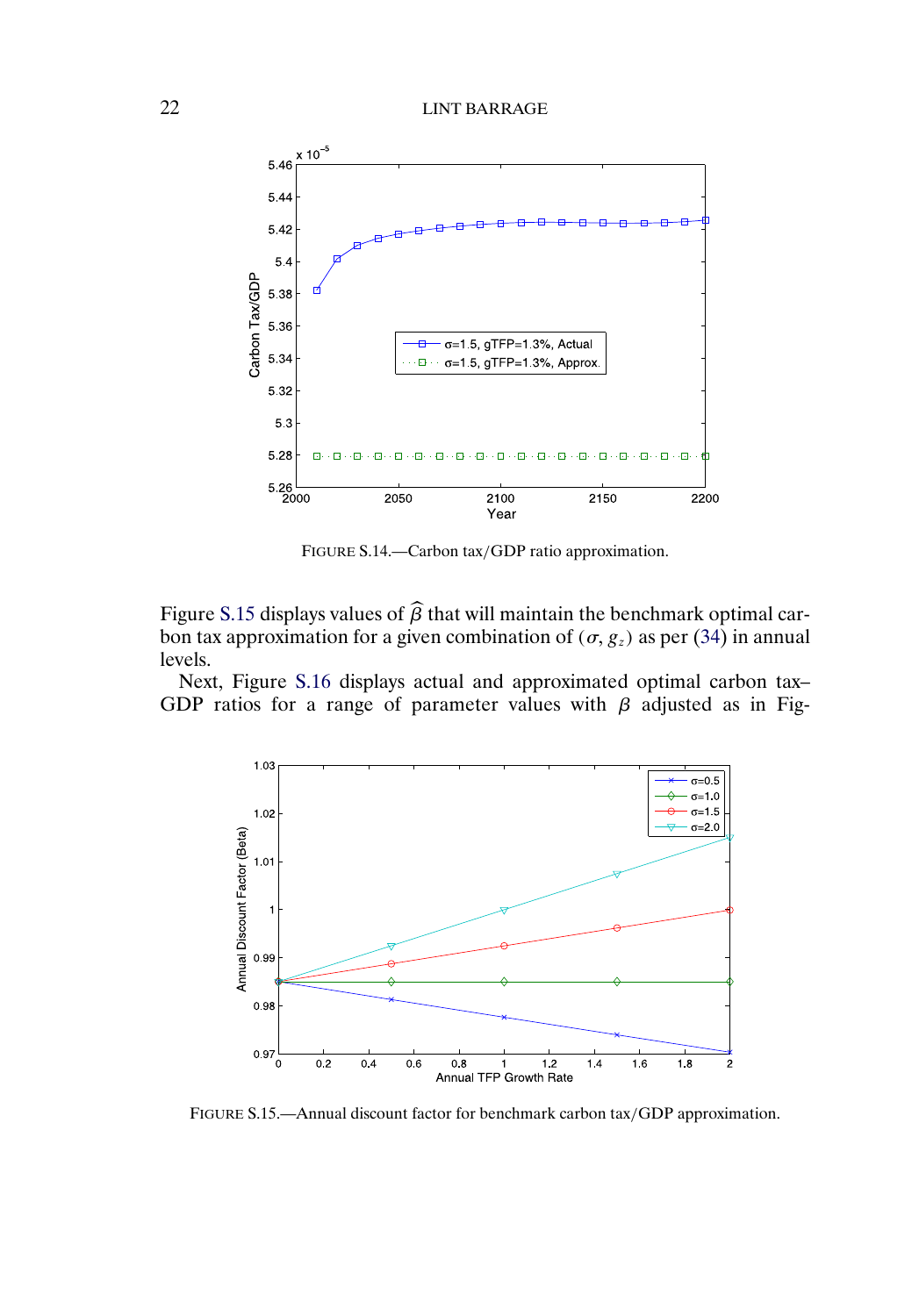<span id="page-22-0"></span>![](_page_22_Figure_1.jpeg)

FIGURE S.16.—Carbon tax/GDP ratio approximation.

ure  $S.15<sup>3</sup>$  With the discount factor set as in [\(34\)](#page-20-0), the approximated optimal carbon tax–GDP ratio is, by construction, identical to the benchmark value. As expected, the actual optimal carbon tax–GDP ratio thus lies close to the benchmark value in all cases considered. The actual values of  $\widehat{\Lambda}_t$  deviate slightly from the approximation only for two reasons: (1) transition dynamics, and (2) the fact that the actual long-term output growth rate  $g<sub>v</sub>$  falls short of the long-term labor productivity growth rate  $g<sub>z</sub>$  due to declining oil inputs. For example, in the scenario  $\sigma = 2$ ,  $gTFP = 1\%$ ,  $\delta = 100\%$ , and  $\beta = 1$ , the average output growth factor between the years 2060 and 2410 is 11517, but the decadal labor productivity growth factor is 1.1627 (see Appendix [B\)](#page-24-0).

Finally, to put the results from Figure S.16 in further perspective, Figure [S.17](#page-23-0) compares actual and approximated carbon tax–GDP ratios in the case where  $\sigma = 1.5$ , both with and without adjustments to  $\beta$  to keep effective discount rates close to the benchmark. As expected, the optimal carbon tax–GDP ratio remains close to the benchmark value and its approximation when the discount factor is adjusted along with  $\sigma$  and  $g_z$ . In contrast, bigger deviations from the benchmark occur when  $\sigma$  and  $g_z$  are changed and  $\beta$  is held constant. However, even in those cases, the modified optimal carbon tax formulation [\(33\)](#page-19-0) arguably captures the optimal carbon tax–GDP ratio well.

<sup>&</sup>lt;sup>3</sup>Scenarios that would require  $\beta > 1$  were not considered.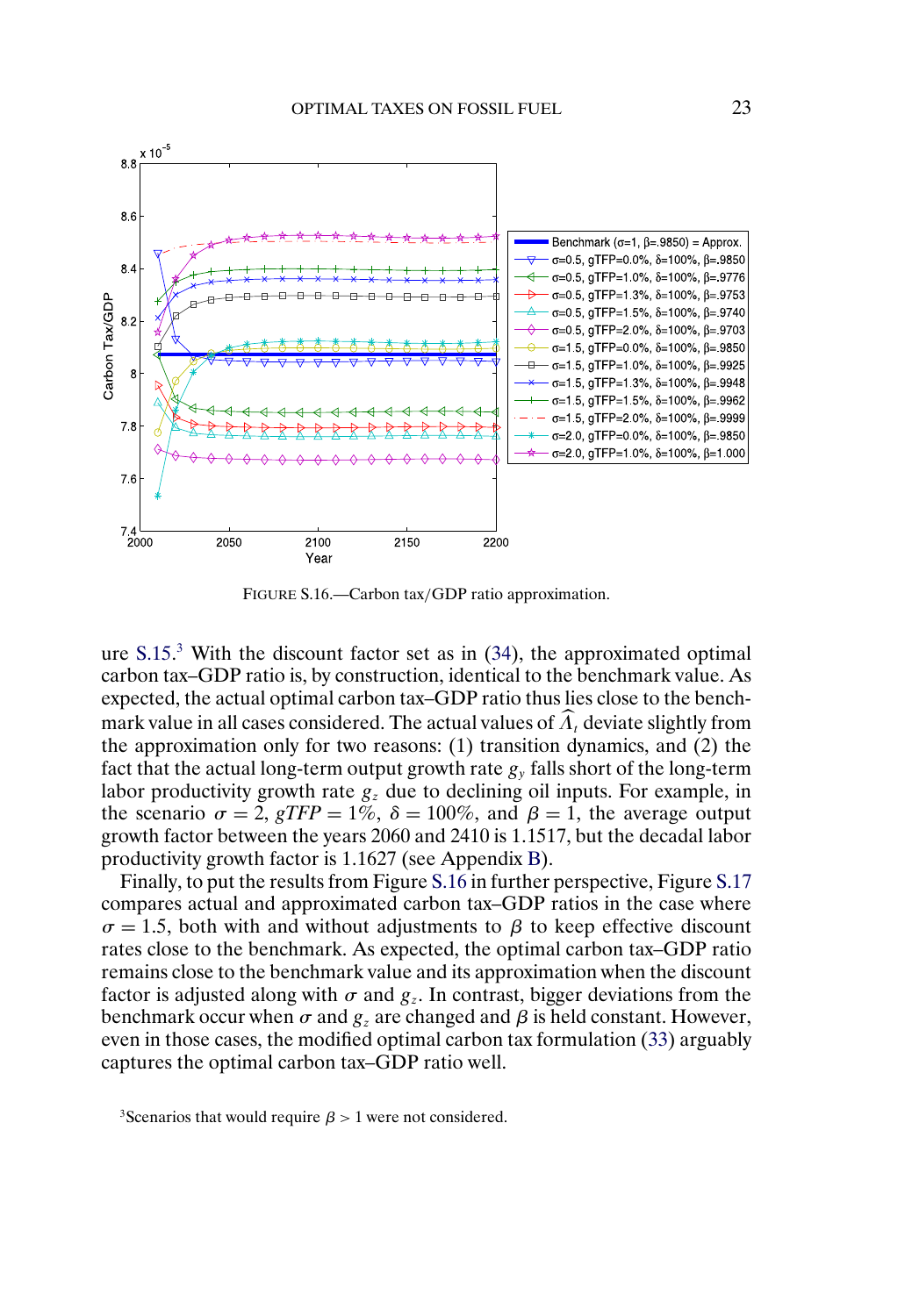<span id="page-23-0"></span>![](_page_23_Figure_1.jpeg)

FIGURE S.17.—Carbon tax/GDP ratio approximation for  $\sigma = 1.5$ .

# APPENDIX A: MATCHING GHKT'S BENCHMARK QUANTITATIVE RESULTS

This appendix compares quantitative results for energy inputs in the benchmark case ( $\sigma = 1$ ,  $\delta = 1$ ,  $gTFP = 0$ ) obtained by GHKT to those obtained by the alternative numerical model used throughout this supplement. The alternative Matlab model replicates GHKT's results for the benchmark case, as desired, see Figures S.18[–S.20.](#page-24-0)

![](_page_23_Figure_5.jpeg)

FIGURE S.18.—Coal use comparison: GHKT benchmark vs. alternative model.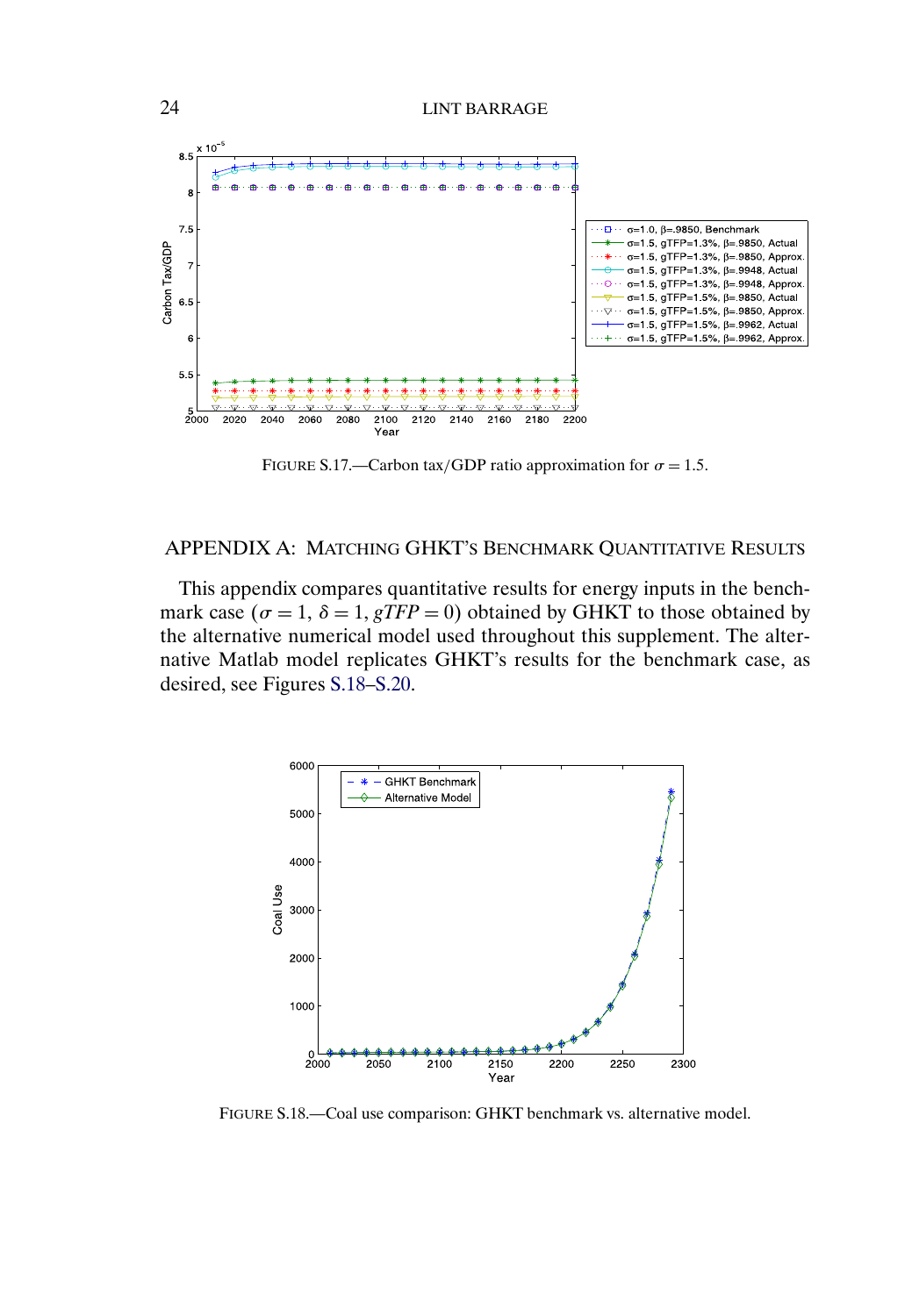<span id="page-24-0"></span>![](_page_24_Figure_1.jpeg)

FIGURE S.19.—Oil use comparison: GHKT benchmark vs. alternative model.

![](_page_24_Figure_3.jpeg)

FIGURE S.20.—Wind use comparison: GHKT benchmark vs. alternative model.

#### APPENDIX B: OUTPUT GROWTH FACTORS

This appendix details three measures of output growth factors for the central model scenarios: averaged across all periods between years zero and 400  $(\overline{G}_{y_{t=0}}^{t=400})$  (calendar years 2010–2410), between years 50 and 400  $(\overline{G}_{y_{t=50}}^{t=400})$ , and in the decade between 2110 and 2120 ( $G_{y,100}$ ). Excluding the early periods helps provide a cleaner comparison between actual output growth and labor productivity growth rates in the final-goods production sector, eliminating dif-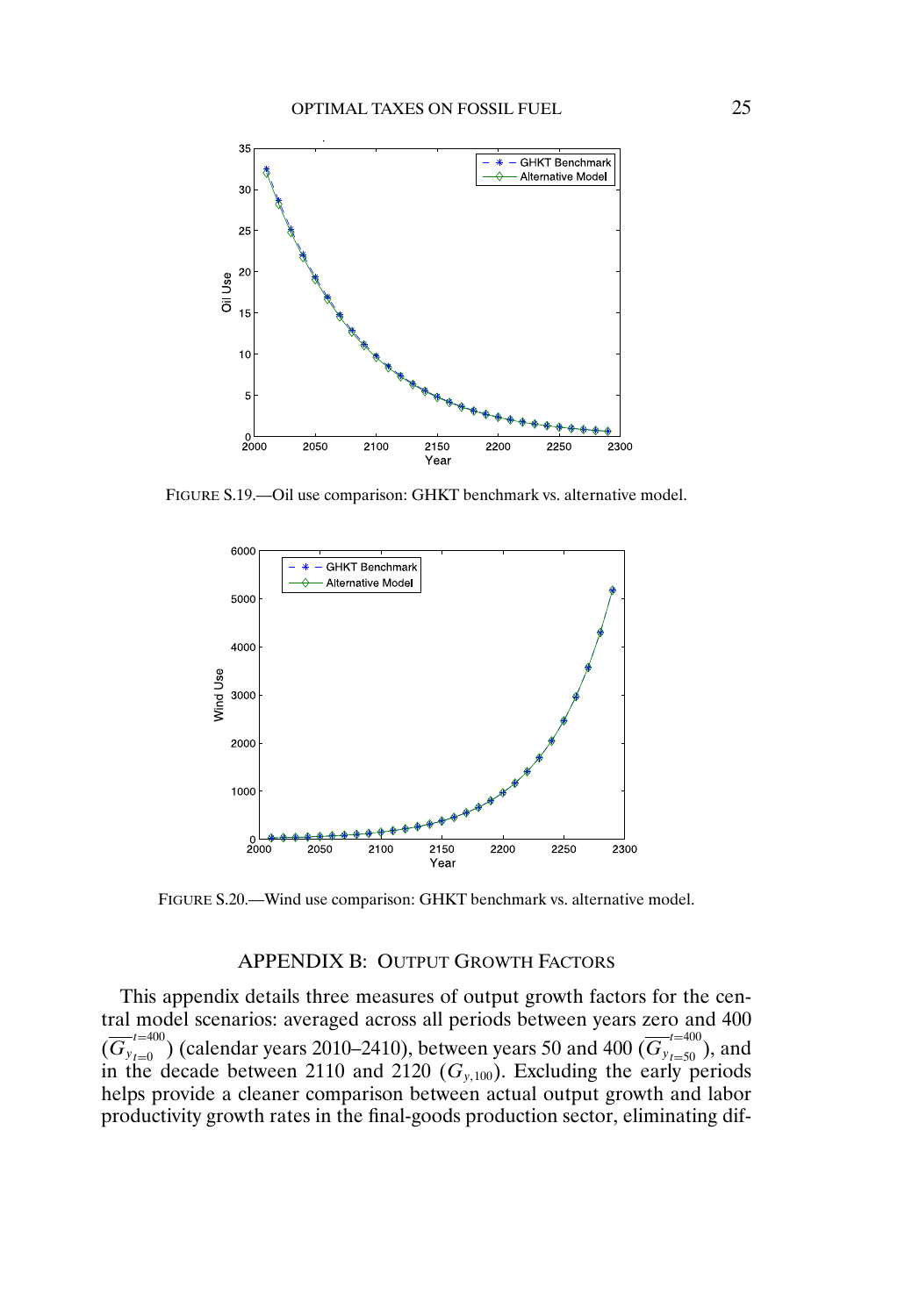### 26 LINT BARRAGE

ferences in growth rates due to transitional dynamics early on. Labor productivity in the energy production sector is assumed to grow at 2% per year in all scenarios. See Tables S.B-I[–S.B-XI.](#page-28-0)

TABLE S.B-I AVERAGE GROWTH FACTORS BETWEEN YEARS 0–G400 FOR 0% TFP GROWTH,  $G_z^{\text{dec}} = 1.000, \overline{G_{y}}_{t=0}^{t=400}$  $t=0$ 

|          | β            |                           |                        |        |        |        |  |
|----------|--------------|---------------------------|------------------------|--------|--------|--------|--|
|          | 0.985        |                           |                        |        |        |        |  |
| $\sigma$ | $\delta = 1$ | $\delta = 0.65$ , no Rec. | $\delta = 0.65$ , Rec. | 0.990  | 0.995  | 0.999  |  |
| 0.5      | 1.0023       |                           |                        |        |        |        |  |
| 1        | 1.0022       | 1.0064                    | 1.0035                 | 1.0047 | 1.0070 | 1.0089 |  |
| 1.5      | 1.0022       | 1.0062                    | 1.0035                 | 1.0046 | 1.0069 | 1.0088 |  |
| 2        | 1.0022       | 1.0062                    | 1.0034                 | 1.0046 | 1.0068 | 1.0086 |  |

TABLE S.B-II AVERAGE GROWTH FACTORS BETWEEN YEARS 50–400 FOR 0% TFP GROWTH,  $G_z^{\text{dec}} = 1.000, \overline{G_{y}}_{t=50}^{t=400}$  $t = 50$ 

|          | β            |                           |                        |        |        |        |  |
|----------|--------------|---------------------------|------------------------|--------|--------|--------|--|
|          | 0.985        |                           |                        |        |        |        |  |
| $\sigma$ | $\delta = 1$ | $\delta = 0.65$ , no Rec. | $\delta = 0.65$ , Rec. | 0.990  | 0.995  | 0.999  |  |
| 0.5      | 0.9986       |                           |                        |        |        |        |  |
| 1        | 0.9986       | 0.9989                    | 0.9988                 | 1.0007 | 1.0027 | 1.0048 |  |
| 1.5      | 0.9987       | 0.9991                    | 0.9989                 | 1.0007 | 1.0027 | 1.0047 |  |
| 2        | 0.9988       | 0.9993                    | 0.9991                 | 1.0008 | 1.0027 | 1.0046 |  |

TABLE S.B-III

### GROWTH FACTOR BETWEEN 2110–2120 FOR 0% TFP GROWTH,  $G_z^{\text{dec}} = 1.000,$   $G_{y,100}$

|          | β            |                           |                        |        |        |        |  |
|----------|--------------|---------------------------|------------------------|--------|--------|--------|--|
|          | 0.985        |                           |                        |        |        |        |  |
| $\sigma$ | $\delta = 1$ | $\delta = 0.65$ , no Rec. | $\delta = 0.65$ , Rec. | 0.990  | 0.995  | 0.999  |  |
| 0.5      | 0.9986       |                           |                        |        |        |        |  |
| 1        | 0.9987       | 0.9988                    | 0.9988                 | 1.0005 | 1.0021 | 1.0033 |  |
| 1.5      | 0.9988       | 0.9990                    | 0.9989                 | 1.0005 | 1.0021 | 1.0032 |  |
| 2        | 0.9988       | 0.9993                    | 0.9992                 | 1.0005 | 1.0021 | 1.0032 |  |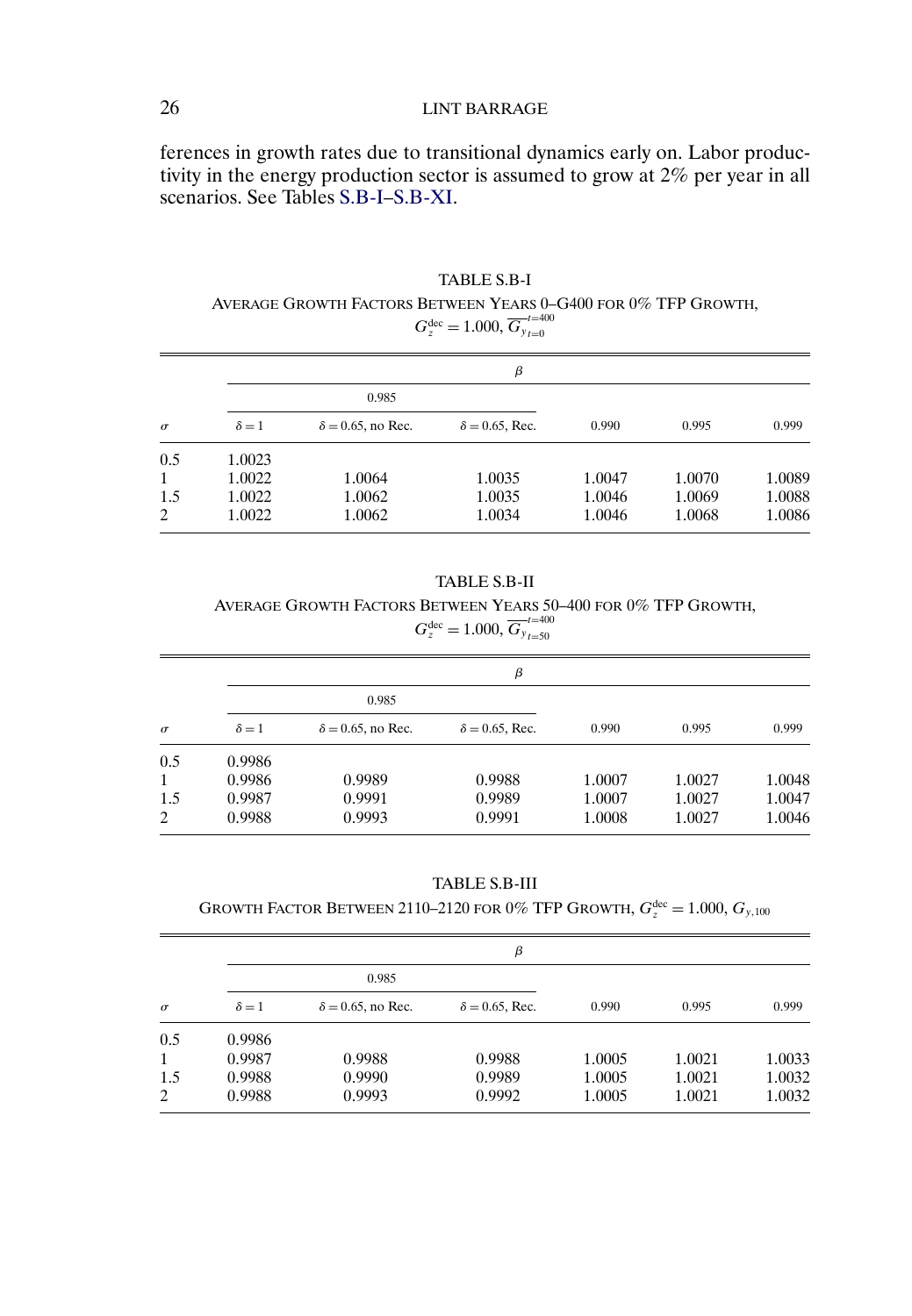#### TABLE S.B-IV

#### AVERAGE GROWTH FACTORS BETWEEN YEARS 0–400 FOR 2% LABOR PRODUCTIVITY GROWTH,  $G_z^{\text{dec}} = 1.2190, \overline{G_{y}}_{t=0}^{t=400}$  $t=0$

| $\sigma$ | β      |        |        |        |        |        |  |
|----------|--------|--------|--------|--------|--------|--------|--|
|          | 0.985  | 0.990  | 0.995  | 0.999  | 0.9753 | 0.9948 |  |
| 0.5      | 1.2108 |        |        |        | 1.2051 |        |  |
| 1        | 1.2054 | 1.2084 | 1.2112 | 1.2134 |        |        |  |
| 1.5      | 1.1999 | 1.2030 | 1.2059 | 1.2082 |        | 1.2058 |  |
| 2        | 1.1945 | 1.1975 | 1.2005 | 1.2029 |        |        |  |

TABLE S.B-V AVERAGE GROWTH FACTORS BETWEEN YEARS 50–400 FOR 2% LABOR PRODUCTIVITY GROWTH,  $G_z^{\text{dec}} = 1.2190, \overline{G_{y}}_{t=50}^{t=400}$  $t = 50$ 

| $\sigma$ | β      |        |        |        |        |        |  |
|----------|--------|--------|--------|--------|--------|--------|--|
|          | 0.985  | 0.990  | 0.995  | 0.999  | 0.9753 | 0.9948 |  |
| 0.5      | 1.2082 |        |        |        | 1.2033 |        |  |
| 1        | 1.2036 | 1.2061 | 1.2085 | 1.2110 |        |        |  |
| 1.5      | 1.1991 | 1.2016 | 1.2041 | 1.2060 |        | 1.2040 |  |
| 2        | 1.1945 | 1.1971 | 1.1996 | 1.2016 |        |        |  |

TABLE S.B-VI

GROWTH FACTOR BETWEEN 2110–2120 FOR 2% LABOR PRODUCTIVITY GROWTH,  $G_z^{\text{dec}} = 1.2190, G_{y,100}$ 

| $\sigma$ | β      |        |        |        |        |        |  |
|----------|--------|--------|--------|--------|--------|--------|--|
|          | 0.985  | 0.990  | 0.995  | 0.999  | 0.9753 | 0.9948 |  |
| 0.5      | 1.2076 |        |        |        | 1.2035 |        |  |
| 1        | 1.2038 | 1.2058 | 1.2078 | 1.2092 |        |        |  |
| 1.5      | 1.2000 | 1.2021 | 1.2041 | 1.2057 |        | 1.2039 |  |
| 2        | 1.1962 | 1.1983 | 1.2004 | 1.2021 |        |        |  |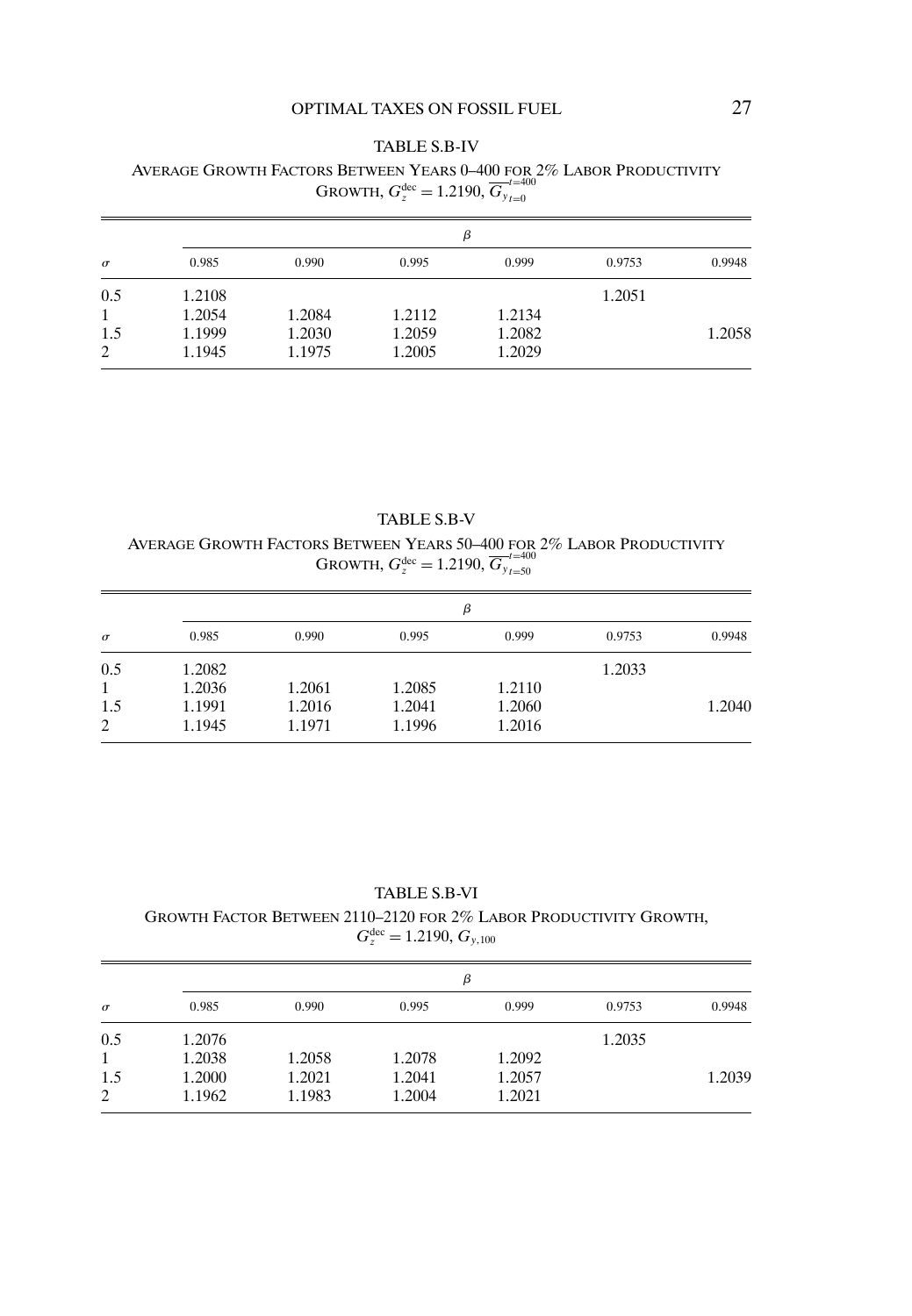# 28 LINT BARRAGE

#### TABLE S.B-VII

AVERAGE GROWTH FACTORS BETWEEN YEARS 0–400 FOR 15% TFP GROWTH,  $G_z^{\text{dec}} = 1.2531, \overline{G_{y}}_{t=0}^{t=400}$ 

|          | β            |                           |                        |        |        |  |  |
|----------|--------------|---------------------------|------------------------|--------|--------|--|--|
|          |              | 0.985                     |                        |        |        |  |  |
| $\sigma$ | $\delta = 1$ | $\delta = 0.65$ , no Rec. | $\delta = 0.65$ , Rec. | 0.974  | 0.9962 |  |  |
| 0.5      |              |                           |                        | 1.2364 |        |  |  |
| 1        | 1.2368       | 1.2406                    | 1.2373                 |        |        |  |  |
| 1.5      | 1.2304       | 1.2337                    | 1.2305                 |        | 1.2372 |  |  |
| 2        | 1.2240       | 1.2269                    | 1.2238                 |        |        |  |  |

 $t=0$ 

TABLE S.B-VIII AVERAGE GROWTH FACTORS BETWEEN YEARS 50–400 FOR 15% TFP GROWTH,  $G_z^{\text{dec}} = 1.2531, \overline{G_{y}}_{t=50}^{t=400}$  $t = 50$ 

|              | β            |                           |                        |        |        |  |
|--------------|--------------|---------------------------|------------------------|--------|--------|--|
|              |              | 0.985                     |                        |        |        |  |
| $\sigma$     | $\delta = 1$ | $\delta = 0.65$ , no Rec. | $\delta = 0.65$ , Rec. | 0.974  | 0.9962 |  |
| 0.5          |              |                           |                        | 1.2349 |        |  |
| $\mathbf{1}$ | 1.2353       | 1.2354                    | 1.2354                 |        |        |  |
| 1.5          | 1.2299       | 1.2301                    | 1.2300                 |        | 1.2357 |  |
| 2            | 1.2245       | 1.2247                    | 1.2245                 |        |        |  |

TABLE S.B-IX

### GROWTH FACTOR BETWEEN 2110–2120 for 1.5% TFP GROWTH,  $G_z^{\rm dec}$  = 1.2531,  $G_{y,100}$

|              |              | β                         |                        |        |        |  |  |  |
|--------------|--------------|---------------------------|------------------------|--------|--------|--|--|--|
|              |              | 0.985                     |                        |        |        |  |  |  |
| $\sigma$     | $\delta = 1$ | $\delta = 0.65$ , no Rec. | $\delta = 0.65$ , Rec. | 0.974  | 0.9962 |  |  |  |
| 0.5          |              |                           |                        | 1.2351 |        |  |  |  |
| $\mathbf{1}$ | 1.2354       | 1.2355                    | 1.2355                 |        |        |  |  |  |
| 1.5          | 1.2310       | 1.2311                    | 1.2310                 |        | 1.2357 |  |  |  |
| 2            | 1.2266       | 1.2267                    | 1.2266                 |        |        |  |  |  |